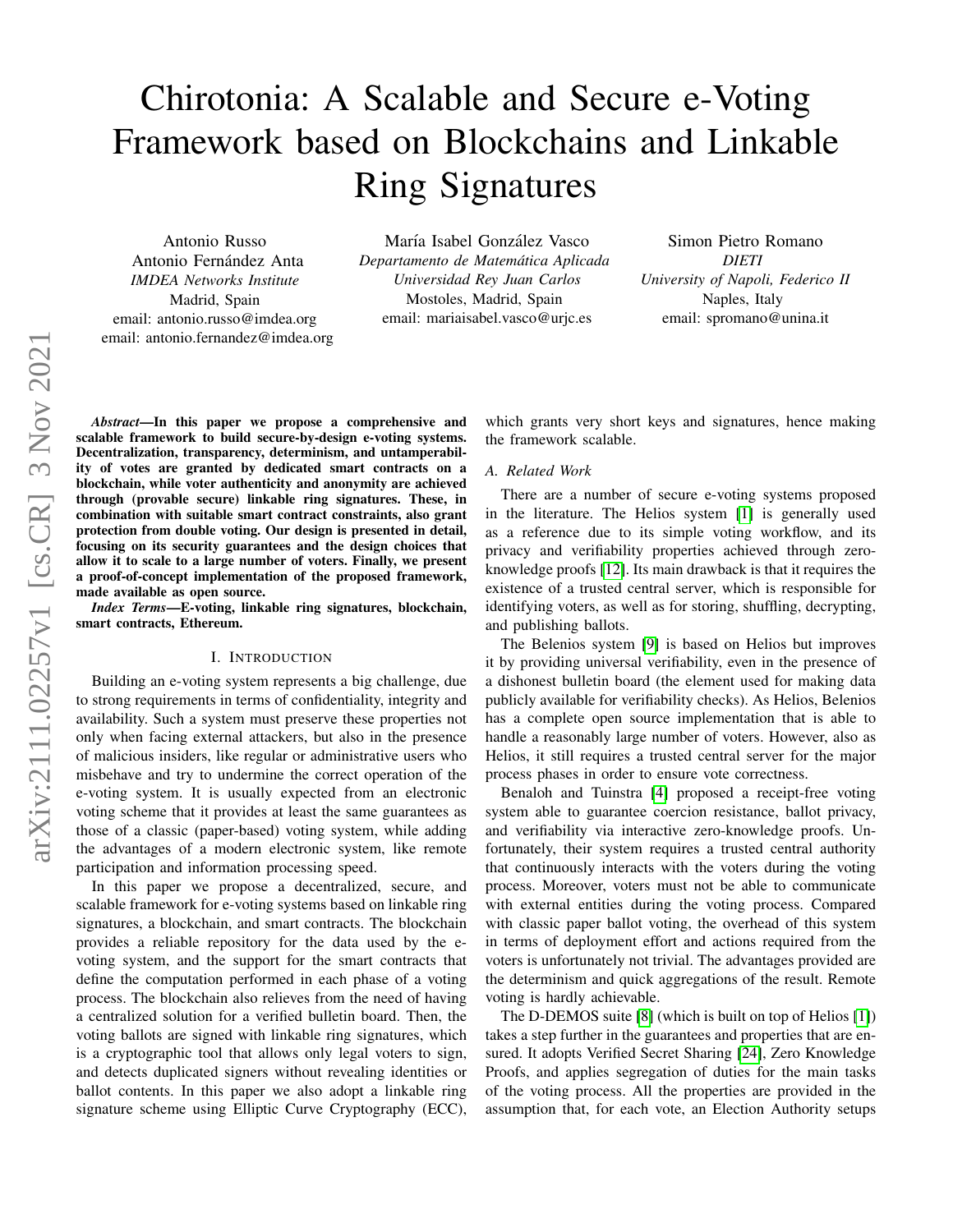the system, distributes the required cryptography information to all the involved actors (included voters, with different data for each of them), and gets destroyed without colluding with any party. A key requirement of D-DEMOS in order to ensuring the system properties is that the Election Authority gets destroyed and does not share the secret information it generated on behalf of the other entities. In fact, even if its computations can be verified, it is not possible to avoid that a malicious Election Authority shares secret information of voters with other parties; this would enable them to vote on behalf of the voters. In our approach all the tasks necessary for the voting session setup are publicly verifiable, they do not involve any secret generation on behalf of other parties and, for each new vote session, voters can directly compute and submit a new valid ballot with the information they already hold.

To our knowledge, in the distributed and decentralized setting we want to provide, there are two main relevant works. First, Liu and Wang [\[22\]](#page-10-4) propose an e-voting system that uses a blockchain paired with blind signatures. Voters' privacy is granted by computing blind signatures of ballots, with third parties being in charge of identifying voters and signing back data. This requires the identification process to be run for each vote and for each identification authority. Then the blockchain acts as an auditable communication channel among parties. In contrast, in our proposal the identification process can be reused over many voting sessions, voters can submit their ballots without waiting for other entities to come into play, and the blockchain is an active validator for the used data.

Second, Lyu et al. [\[23\]](#page-10-5) is the existing work more relevant to our framework, since it also combines a blockchain, smart contracts, and ring signatures. Their voting protocol is very similar to the one proposed here, yet there are some relevant differences. For instance, in their proposal, voters are responsible for running a distributed key generation protocol, thus involving a significant amount of processing and communication for large pools of voters, making it hard to go beyond a small number of users (the authors use up to 40 users in their tests). In contrast, as we will see, our design smoothly scales up to thousands of voters.

# *B. Contributions*

In this work we propose a framework to build e-voting systems based on a blockchain, smart contracts, and linkable ring signatures. The framework is realized as a set of protocols and tools that can be used in a wide range of e-voting scenarios. More precisely, we provide:

- A modular approach to build distributed, secure, verifiable, and scalable e-voting systems.
- A set of tools to implement such systems in different e-voting scenarios.
- A formal security analysis supporting our choice of a linkable ring signature scheme, as proposed in [\[21\]](#page-10-6).
- A proof-of-concept implementation that can be run in any Ethereum-compliant blockchain, demonstrating the practical feasibility of our approach.

# *C. Paper Roadmap*

In Section [II](#page-1-0) we introduce the blockchain properties we leverage and our main cryptographic tool: linkable ring signatures. Section [III-A](#page-2-0) presents the concrete signature scheme adopted, describing the security properties it satisfies (our full paper version provides a complete formal security analysis), while Section [III-B](#page-3-0) focuses on its storage efficiency. Our e-voting framework is presented in Section [IV,](#page-3-1) where we describe the involved actors and their interactions. Section [V](#page-5-0) provides the details of the *identification* process and the proposed ways to guarantee *confidentiality* and *anonymity*. Next, a complete list of features achieved by our design is depicted in Section [VI.](#page-7-0) Finally, Section [VII](#page-8-0) presents our choices for the implemented proof of concept, and Section [VIII](#page-9-2) wraps up with some final conclusions.

# II. BUILDING BLOCKS

# <span id="page-1-0"></span>*A. Blockchain and Smart Contracts*

The chain-of-blocks data structure, paired with a Byzantine Fault Tolerant consensus (see [\[7,](#page-10-7) [19\]](#page-10-8)) results in a powerful and nifty way to realise an untamperable Distributed Ledger. We will not go into details of blockchain foundations and its wide range of implementations. Indeed, we model the blockchain properties as a replicated database and a deterministic execution environment, resilient to a bounded set of Byzantine failures. We refer to the code that is stored and executed in the blockchain as Smart Contract [\[29\]](#page-10-9) and to the activation of a piece of it as a transaction. Thanks to the chain-of-blocks data structure, any modification to the system state is audited in an untamperable manner on the blockchain itself as part of the state (e.g., a transaction that calls a function in a smart contract is stored including information on the called function and all the parameters passed as arguments).

# <span id="page-1-1"></span>*B. Linkable Ring Signatures*

Ring signatures are cryptographic constructions, first introduced by Rivest, Shamir and Tauman [\[26\]](#page-10-10), allowing for the creation of signatures on behalf of a group of signers, while hiding the identity of the actual signer among the group. In [\[21\]](#page-10-6), so-called *linkable ring signatures* were introduced as an extension to ring signatures, adding the feature of providing a public way of determining whether two signatures have actually been produced by the same signer. As pointed out in [\[2\]](#page-9-3), these constructions are particularly suited for e-voting schemes, as linkability prevents voters from casting multiple votes while anyonymity is preserved within the group of registered voters. Formally:

*Definition 1 (Linkable ring signature scheme):* A *linkable ring signature scheme* is defined by four probabilistic polynomial-time algorithms (KeyGen, Sign, Verify, Link) such that:

- KeyGen( $1^{\ell}$ ), the key generation algorithm, takes as an input the security parameter  $\ell$  and outputs a pair  $(pk, sk)$ of public (verification) and secret (signing) keys,
- Sign( $1^{\ell}$ ,  $sk_{\pi}$ ,  $pk_1$ , ...,  $pk_n$ , m), the signature algorithm, takes as input the security parameter  $\ell$ , a secret key  $sk_\pi$ ,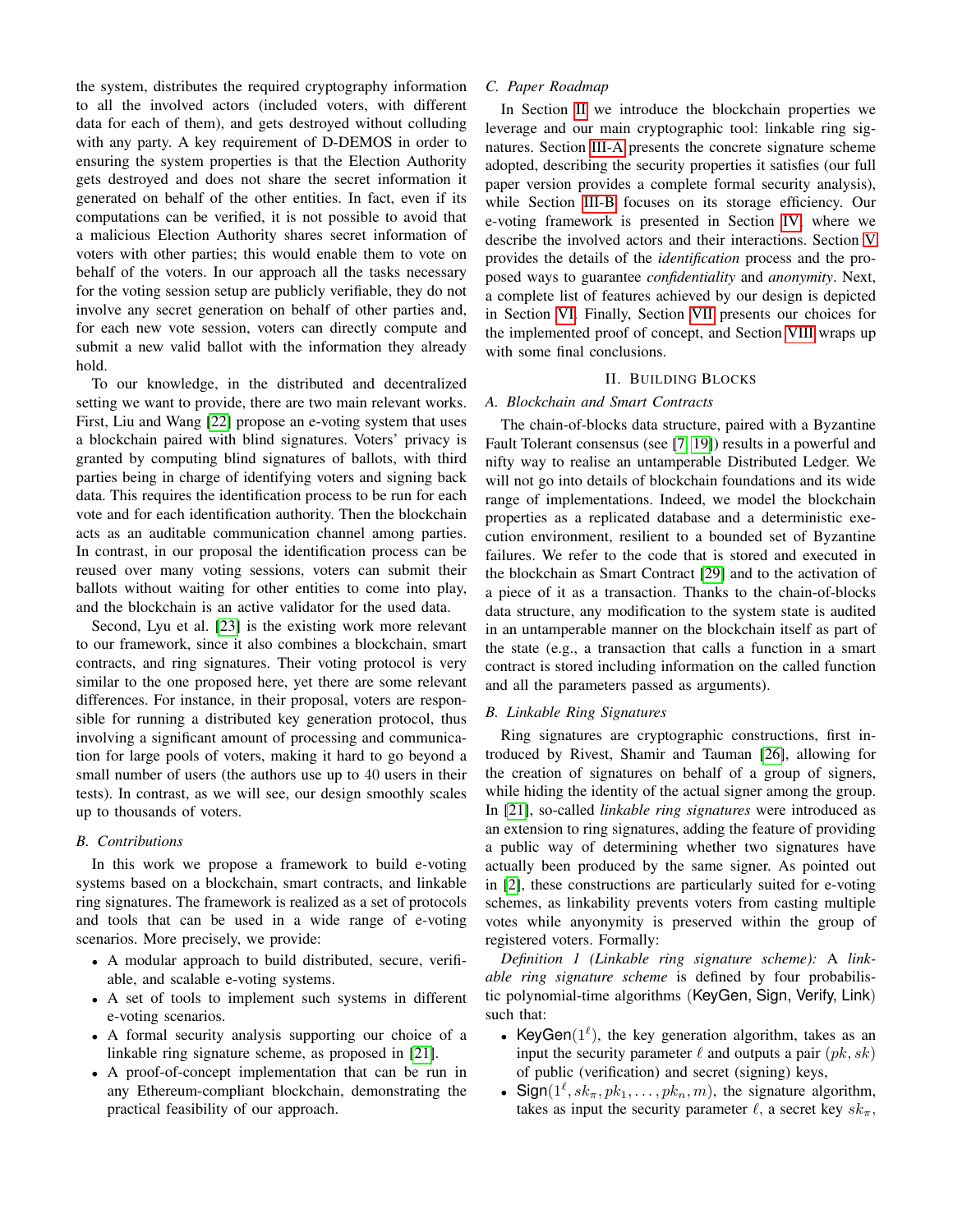for some  $\pi \in \{1, \ldots, n\}$ , a message m (which is assumed to belong to a public message space  $\mathcal{M}_{\ell}$ ) and a list of public keys  $pk_1, \ldots, pk_n$ , and outputs a signature  $\sigma$ .

- Verify $(1^{\ell}, p k_1, \ldots, p k_n, m, \sigma)$ , the verification algorithm, takes as input the security parameter  $\ell$ , a list of public keys  $pk_1, \ldots, pk_n$ , a message  $m \in \mathcal{M}_\ell$  and a signature σ, and outputs a bit  $b \in \{0, 1\}$  (namely, 1 if the signature is recognized as valid w.r.t. the list of public keys, and 0 otherwise).
- Link( $\sigma_1, \sigma_2, m_1, m_2$ ), the linking algorithm, takes as an input two signatures,  $\sigma_1, \sigma_2$ , and two messages,  $m_1, m_2$ , and outputs a bit  $\beta \in \{0, 1\}$ , indicating whether the two signatures have been produced by the same user or not.

There are two obvious correctness requirements to add to the above definition imposing that, indeed, properly constructed signatures can be verified and linked as intended. Furthermore, our usage of a linkable signature scheme requires that certain security properties are fulfilled, which we informally list below:

- *Unforgeability*: only those belonging to the designed group of voters can produce a valid signature (which will be validated with respect to the election census).
- *Anonymity:* the actual identity of a signer remains hidden within the signing group.
- *Linkability:* different uses of the same secret key can be identified through the public information.
- *Non-framability:* it is not possible for an adversary to interfere with the correctness of linkability, even if he/she is able to corrupt (a polynomial number of) group members. Namely, even seeing a number of signatures of a prescribed honest user, and controlling some legitimate signers, he/she should not be able to produce a new signature that will link with the honest user without his/her secret key  $<sup>1</sup>$  $<sup>1</sup>$  $<sup>1</sup>$ </sup>

In the appendices, we give formal definitions (Appendix [B\)](#page-10-11) and security proofs (Appendix [C\)](#page-13-0) for the concrete instantiation of a linkable ring signature scheme we use in our design, which we describe in the next section and have implemented in our proof of concept (see Section [VII\)](#page-8-0). While we follow the approach of [\[21\]](#page-10-6), it is worth mentioning two main differences in our security analysis. First, we allow for corruptions in the unforgeability definition, which are not considered in [\[21\]](#page-10-6). This is particularly relevant for our use case, as a collusion of malicious users of the system should indeed not be able to produce a valid signature that can be verified using a set of public keys from honest users. Second, we include nonframability as a desirable property, which in particular for our use case implies that a collusion of voters may not produce a valid signature (e.g., vote) that can be linked with another (honest) user, thus preventing him/her from casting a vote.

# III. PROPOSED LINKABLE RING SIGNATURE SCHEME

# <span id="page-2-0"></span>*A. Signature Scheme*

Elliptic curve cryptography (ECC) constructions make use of an elliptic curve defined over a finite field  $K$ , which is fixed and made public through two coefficients  $a, b$  (see [\[13\]](#page-10-12)). Namely, the curve is defined as the set of points  $(x, y) \in K^2$ fulfilling  $y^2 = x^3 + ax + b$ . Moreover, a group law + is defined on this set of points, and typically a cyclic subgroup  $E$  of this group is fixed, selecting a generator  $G$ . Under certain conditions, it is assumed that the associated *discrete logarithm problem* — which in additive notation is described as the problem of finding the integer a such that a given point  $P \in E$ is the result of adding up G with itself a times, i.e.,  $P = a \cdot G$ , — is computationally hard. Moreover, many cryptographic constructions rely on the hardness of two related problems: *Computational* and *Decisional Diffie Hellman*, usually referred to as CDH and DDH (see [\[6\]](#page-10-13) for details on these problems).

We describe now our modification of the proposal in [\[21\]](#page-10-6). Once the security parameter  $\ell$  is fixed, we assume there is a public directory specifying a cyclic group  $E$  of order  $g$  within the group of points of an elliptic curve over a finite field  $\mathbb{F}_p$ of size  $p$  (g,  $p$  are polynomial in  $\ell$ ). Moreover, there is also a fixed generator  $G$  for  $E$  that we assume publicly known. Furthermore, two different (public) hash functions  $H$  and  $H2P$ are chosen and made public:

$$
H: \{0,1\}^* \to \mathbb{F}_p, H2P: \{0,1\}^* \to E.
$$

With these ingredients, a linkable ring signature scheme can be defined as follows:

**Key Generation.** KeyGen $(1^{\ell})$  takes as an input the security parameter  $\ell$  and selects uniformly at random an integer sk within  $\{1, \ldots, g-1\}$ . Then, it sets  $pk = sk \cdot G$  and outputs the resulting pair  $(pk, sk)$  of public (verification) and secret (signing) keys.

**Signature Generation.** Sign $(1^{\ell}, sk_{\pi}, pk_1, \ldots, pk_n, m)$ , given a public key tuple  $PK_n = (pk_1, \ldots, pk_n)$ , a pair  $(sk_\pi, pk_\pi)$ , where  $\pi \in \{1, \ldots, n\}$ , starts by setting

$$
L = H2P(HPK(PK_n)), T = sk_{\pi} \cdot L.
$$

Here, HPK is a hashing procedure (that could actually be replaced by others, as in the generic construction of [\[21\]](#page-10-6)) defined for public key tuples as follows. Given

$$
PK_i = (pk_1, ..., pk_i) \qquad 0 < i \le n,
$$

we set (|| stands for the string concatenation operator),

$$
HPK(PK_i) := \begin{cases} H(pk_1) & \text{if } i = 1\\ H(HPK(PK_{i-1})||pk_i) & \text{if } i > 1. \end{cases}
$$

Let us denote by  $x \in_R X$  the selection, uniformly at random, of an element x from the set X. Values  $s_1, \ldots, s_n$ are computed, starting from index  $\pi$  as follows:

$$
u \in_R \{1, \ldots, g-1\}, s'_\pi \in_R \{1, \ldots, g-1\}
$$

<span id="page-2-1"></span><sup>&</sup>lt;sup>1</sup>Deviating from [\[21\]](#page-10-6) we work with the (stronger, and more realistic) definition from [\[2\]](#page-9-3) where the case of colluding malicious users is captured, as the adversary is allowed to query for (a polynomial number of) secret keys.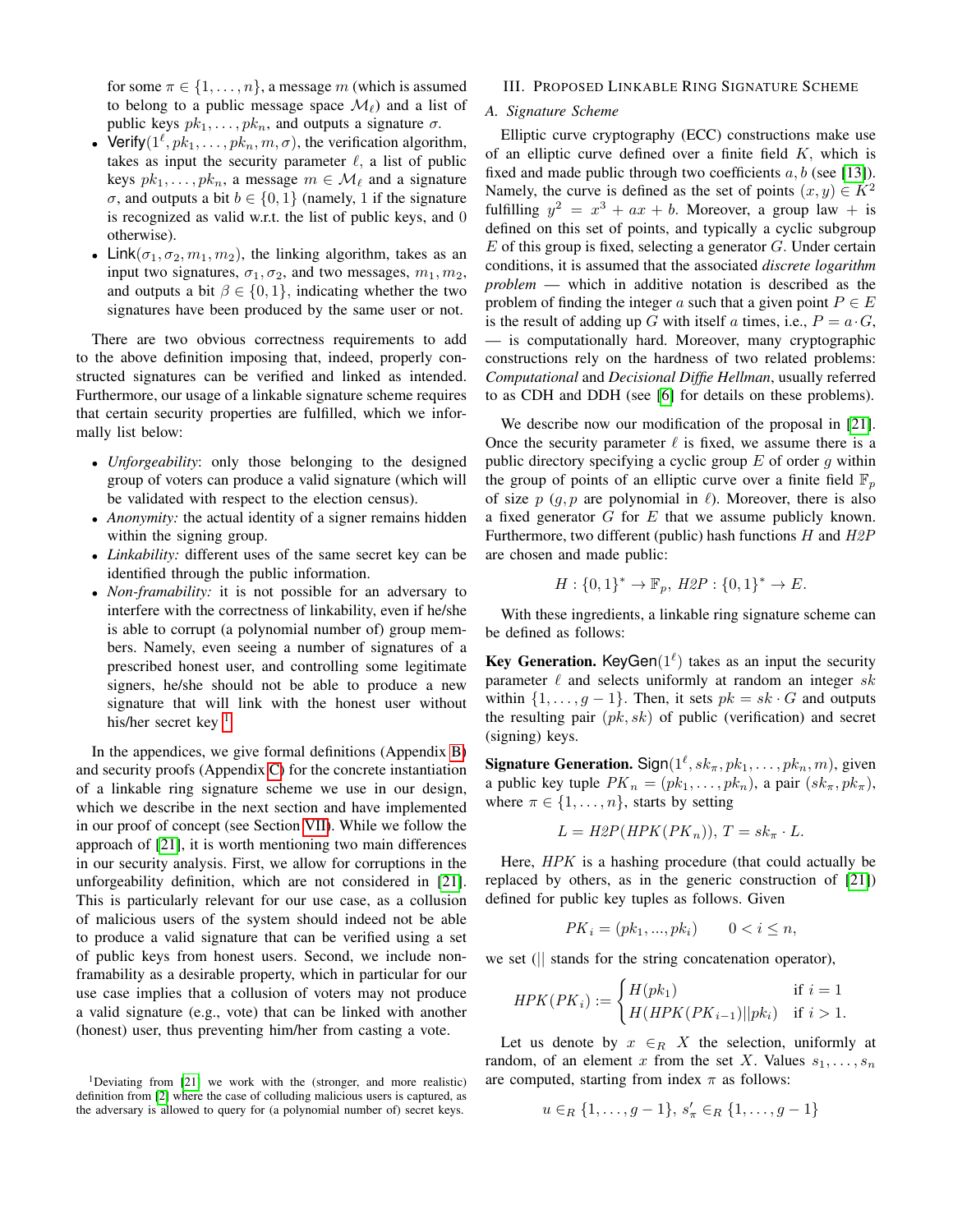$$
A_{\pi} = s'_{\pi} \cdot G + u \cdot pk_{\pi}, B_{\pi} = s'_{\pi} \cdot L + u \cdot T
$$

$$
c_{\pi} = H(m||T||A_{\pi}||B_{\pi})).
$$

while for coefficients  $i = \pi + 1, ..., n, 1, ..., \pi - 1$ :

$$
s_i \in_R \{1, \ldots, g-1\}, A_i = s_i \cdot G + c_{i-1} \cdot pk_i
$$
  

$$
B_i = s_i \cdot L + c_{i-1} \cdot T, c_i = H(m||T||A_i||B_i)).
$$

Finally,  $s_{\pi}$  is computed as  $s_{\pi} = s'_{\pi} + sk_{\pi}(u - c_{\pi-1})$ and  $c = c_n$  (All computations in the subindexes i above are done  $mod p$ . The output signature  $\sigma$  is defined as  $\sigma =$  $(PK_n, T, s_1, \ldots, s_n, c).$ 

**Signature Verification.** Verify $(1^{\ell},pk_1,\ldots,pk_n, m, \sigma)$  first performs the following computations from the input values  $m, PK_n$  and  $\sigma$ 

$$
L = H2P(HPK(PK_n)), c_0 = c
$$

. Furthermore, it builds, for  $i = 1, ..., n$ ,

$$
A_i = s_i \cdot G + c_{i-1} \cdot pk_i, B_i = s_i \cdot L + c_{i-1} \cdot T,
$$
  

$$
c_i = H(m||T||A_i||B_i).
$$

Finally, if  $c_n$  equals  $c_0$ , it outputs 1. Otherwise, it outputs 0 and rejects the signature as invalid.

Linkability Check. Link $(\sigma_1, \sigma_2, m_1, m_2)$ , given

$$
\sigma_1 = (PK_n, T_1, s_1, \dots, s_n, c), \sigma_2 = (PK_n, T_2, \hat{s}_1, \dots, \hat{s}_n, \hat{c}),
$$

outputs 1 if an only if  $T_1 = T_2$ .

We are able to formally assess the following result:

*Theorem 1:* The ring signature scheme presented attains unforgeability, anonymity, linkability, and non-framability in the random oracle model<sup>[2](#page-3-2)</sup> and under the DDH assumption in the underlying cyclic group  $E$  generated by  $G$ .

## <span id="page-3-0"></span>*B. Efficiency (storage)*

Our choice of an ECC linkable ring signature scheme is due to economy in keys and signatures sizes. Assuming private keys of 256 bits (32 bytes), Table [I](#page-3-3) summarizes the space required for public keys and signatures compared to the same implementation in a group of prime order (reaching the same security level as with ECC).

We also assume that the list of public keys  $PK_n$  does not change once registration ends, so it can be saved once for all the signatures referring to the whole list. For the ECC case, it is useful for smart contract computations to have public keys (that are points in the curve) saved in an uncompressed form, so both coordinates are stored. Hence, for  $n$  voters, the length of the signature is the tag  $T$  length,  $n$  times the ring coefficient  $s_i$  length, plus the anchor coefficient  $c_n$  length. For the ECC case, in bytes, the signature length is  $64+32(n+1) = 32(n+3)$ (because  $T$  is an elliptic curve point, while the coefficients have the same size as the private key); the public key is an elliptic curve point, so its length is  $64 \cdot n = 32 \cdot 2n$  bytes.

<span id="page-3-2"></span><sup>2</sup>proofs in the *random oracle model* work under the assumption that the hash functions involved behave as idealized/truly random functions (see [\[3\]](#page-9-4))

Using cyclic groups over finite fields (i.e., which we call non-ECC case), both  $T$  and the public keys belong to the same group as the private keys, so each signature needs a space of  $384 + 384(n + 1) = 384(n + 2)$  bytes, while storing the ring of public keys requires  $384 \cdot n$  bytes.

<span id="page-3-3"></span>TABLE I STORAGE REQUIREMENTS IN BYTES OF LINKABLE RING SIGNATURES OVER ELLIPTIC CURVES (256 BIT SECRET KEY) VERSUS THE ORIGINAL PROPOSAL FROM [\[21\]](#page-10-6) (3072 BIT SECRET KEY)

| Signers | ECC PKs | ECC Sig | non-ECC PKs | non-ECC Sig |
|---------|---------|---------|-------------|-------------|
| 10      | 640     | 416     | 3840        | 4608        |
| 100     | 6400    | 3296    | 38400       | 39168       |
| 1000    | 64000   | 32096   | 384000      | 384768      |

Public key's ring size in the ECC case is roughly one fifth of the non-ECC case, but the most important saving in storage comes for signature sizes: the ECC signature length is less than one tenth of the non-ECC case. As we will see in Section [IV-B,](#page-4-0) a signature is saved in the blockchain per each ballot, so the saving in space with the ECC approach is huge.

## IV. VOTING FRAMEWORK

<span id="page-3-1"></span>This section presents the design of the proposed system. We start by defining the different actors involved in its construction. Then, we will move to describe their interactions. In Appendix [A](#page-10-14) we provide sequence diagrams that summarize the voting protocol.

# *A. Actors*

The voting process is divided into phases, in which different actors play specific roles. Each actor is intended to be an independent entity for simplicity, but nothing prevents an actor from being a set of cooperating subjects, leveraging blockchain and smart contracts capabilities or, as an alternative, legal contracts or other constraints. We will mention related scenarios in the subsequent Section [V.](#page-5-0)

*a) Voter:* A voter is the entity engaged in the voting process with the aim to express his/her vote. Voters own enough information for being correctly identified (Line [1](#page-3-4) Alg. [1\)](#page-3-4), as well as to store and manage secret data linked to their digital identity. It is their own responsibility to make correct computations following the scheme specification in order to generate and submit a valid ballot.

<span id="page-3-4"></span>

| Algorithm 1 Code for Voter |  |  |  |
|----------------------------|--|--|--|
|                            |  |  |  |

- 1: Init:  $IDData \leftarrow$  Voter Identification Data
- 2: Init:  $(pk, sk) \leftarrow \text{KeyGen}()$
- 3: function SIGNUP( )
- 4: IdentityManager.SIGNUP(IDData, pk)

```
5: function VOTE(v)
```
- 6:  $PKS \leftarrow \text{IDStorage.Get}()$
- 7:  $ballot \leftarrow \text{Encryption}$ , ConfManager.PublicKey)
- 8:  $\sigma \leftarrow$  Sign(sk, *PKS*, ballot)  $\triangleright$  Computes the ring signature
- 9: BallotBox.VOTE( $\sigma$ , ballot)
- 10: function GETRESULT( )
- 11: **return** BallotBox.Result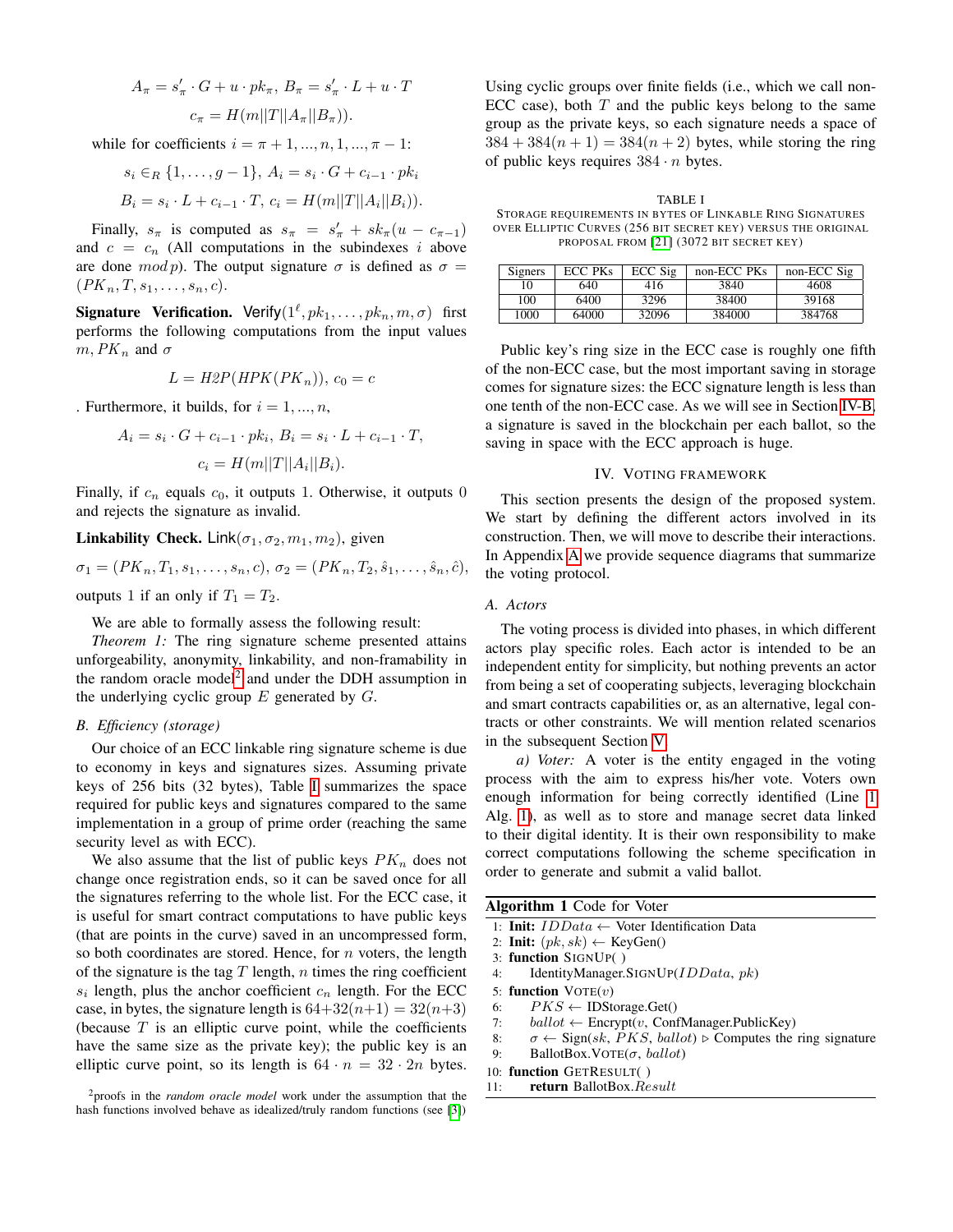*b) Organizer:* The *Organizer* is the entity that configures and selects parameters characterizing a concrete voting event, i.e., vote's properties and voters' rights. It is responsible for setting up the overall voting session.

<span id="page-4-4"></span>

| <b>Algorithm 2 Code for Organizer</b>                                           |  |  |  |  |  |  |
|---------------------------------------------------------------------------------|--|--|--|--|--|--|
| 1: <b>Init: deploy</b> ID Storage, Ballot Box, Confidentiality Manage           |  |  |  |  |  |  |
| 2: Init: configure vote open, vote close                                        |  |  |  |  |  |  |
| 3: upon (ConfManager. $SecretKey \neq \emptyset$ ) do                           |  |  |  |  |  |  |
| $Ballots \leftarrow$ BallotBox.Get()<br>4:                                      |  |  |  |  |  |  |
| $Result \leftarrow \text{Decrypt}(Ballots, \text{ConfManager}.SecretKey)$<br>5: |  |  |  |  |  |  |
| BallotBox.SETRESULT(Result)<br>6:                                               |  |  |  |  |  |  |
| $7:$ end upon                                                                   |  |  |  |  |  |  |
|                                                                                 |  |  |  |  |  |  |

*c) Identity Manager:* Identification is taken care of by the so-called *Identity Manager*. Its main task is to identify actors involved in the voting process and to register them (Line [2](#page-4-1) and [4](#page-4-1) Alg. [3\)](#page-4-1) in the platform according to the policies defined by the *Organizer*. The label derived from the IDData works as identifier for the voter and can be useful to match the list of registered voters to some external public one.

<span id="page-4-1"></span>

| <b>Algorithm 3 Code for Identity Manager</b> |                                                     |  |  |  |  |  |
|----------------------------------------------|-----------------------------------------------------|--|--|--|--|--|
|                                              | 1: function SIGNUP( $IDData, pk$ )                  |  |  |  |  |  |
| 2:                                           | if VerifyIdentity $(IDData)$ then                   |  |  |  |  |  |
| 3:                                           | $label \leftarrow$ LabelFromIDData( <i>IDData</i> ) |  |  |  |  |  |
| 4:                                           | call IDStorage.SIGNUP $(pk, label)$                 |  |  |  |  |  |

*d) Confidentiality Manager:* When required, a *Confidentiality Manager* is responsible to guard and distribute information necessary to encrypt and decrypt votes. This is a sensitive component, and Section [V-B](#page-5-1) goes in depth about possible solutions that guarantee confidentiality with and without a *Confidentiality Manager*.

<span id="page-4-5"></span>

| <b>Algorithm 4 Smart Contract for Confidentiality Manager</b> |                                                                                       |  |  |  |  |  |
|---------------------------------------------------------------|---------------------------------------------------------------------------------------|--|--|--|--|--|
|                                                               | 1: <b>Init:</b> $PublicKey \leftarrow DistrictPKGeneration()$                         |  |  |  |  |  |
|                                                               | 2: Init: $SecretKey \leftarrow \emptyset$                                             |  |  |  |  |  |
|                                                               | 3: <b>upon</b> (vote close) do $\triangleright$ event fired/enabled by the blockchain |  |  |  |  |  |
|                                                               | 4: $SecretKey \leftarrow DistrSKGeneration()$                                         |  |  |  |  |  |
|                                                               | $5:$ end upon                                                                         |  |  |  |  |  |

# <span id="page-4-0"></span>*B. Voting Protocol*

To describe the voting process we introduce two more components:

- the *ID Storage* (see Alg. [5\)](#page-4-2) is the bulletin board of eligible voters.
- the *Ballot Box* (see Alg. [6\)](#page-4-3) is the storage of valid ballots.

<span id="page-4-2"></span>

| Algorithm 5 Smart Contract for ID Storage.        |  |  |  |  |  |  |  |  |
|---------------------------------------------------|--|--|--|--|--|--|--|--|
| 1: <b>Init:</b> $PublicKeys \leftarrow \emptyset$ |  |  |  |  |  |  |  |  |
|                                                   |  |  |  |  |  |  |  |  |

```
2: function SIGNUP(pk, label) \triangleright Only by the Identity Manager
3: if \neg BallotBox.active then
```
4:  $\qquad \qquad \text{PublicKeys} \leftarrow \text{PublicKeys} \left| \left| \left| \right| \right| \right. \left| \left| \right| \right. \left| \right. \left| \right. \left| \right. \left| \right. \left| \right. \left| \right. \left| \right. \left| \right. \left| \right. \left| \right. \left| \right. \left| \right. \left| \right. \left| \right. \left| \right. \left| \right. \left| \right. \left| \right. \left| \right. \left| \right. \left| \right. \left| \right. \left| \right. \left| \right. \left| \right. \left| \right. \left| \right. \left$ 

With the above ingredients, the framework phases are described as follows:

<span id="page-4-3"></span>Algorithm 6 Smart Contract for Ballot Box.  $p$  is the total number of possible choices for a ballot.

- 1: Init:  $choices \leftarrow \{v_0, ..., v_n\}$
- 2: Init:  $active \leftarrow false$
- 3: Init:  $Ballots \leftarrow \emptyset$ ;  $Tags \leftarrow \emptyset$ ;  $Result \leftarrow \emptyset$
- 4: function  $VOTE(\sigma, b)$
- 5: if  $σ.T \notin Tags \land active$  then  $\triangleright$  The scheme Link function
- 6: **if** Verify(BallotBox. *PublicKeys*,  $b, \sigma$ ) **then**
- 7:  $Ballots \leftarrow Ballots \cup b$
- 8: **upon** (vote open) do  $\triangleright$  event fired/enabled by the blockchain 9.  $active \leftarrow true$
- 10: end upon
- 11: **upon** (vote close) do  $\Rightarrow$  event fired/enabled by the blockchain 12:  $active \leftarrow false$
- 13: end upon

15:  $Result \leftarrow R$ 

14: **function** SETRESULT(R)  $\triangleright$  Only by Organizer

*1) Setup:* The *Organizer* deploys and configures on the blockchain the three smart contracts that hold the public information for the voting session: *ID Storage*, *Ballot Box*, *Confidentiality Manager* (Line [1](#page-4-4) of Alg. [2\)](#page-4-4). The *Organizer* configures, in this phase, the firing for the *vote opening* and *vote closing* events. Moreover, the *Organizer* declares the tolerance to failures for the *Identity Manager* and the *Confidentiality Manager* if they adopt any threshold mechanism  $(K$  out of N discussed in Sections [V-A](#page-5-2) and [V-B\)](#page-5-1).

*2) Registration:* Voters are required to sign up (Line [3](#page-3-4) Alg. [1\)](#page-3-4) to the system by providing (a) information that allows to prove their identity and (b) the public key they are going to use for the vote (Line [4](#page-3-4) Alg. [1\)](#page-3-4). This is a simplification of a typical certificate issuing procedure, since the outcome is not a signed certificate but a registration on the ID Storage contract. Only voters who sign up strictly before the vote opening will be allowed to vote.

*3) Vote Opening:* The *Ballot Box* is set to active (Line [9](#page-4-3) of Alg. [6\)](#page-4-3) so it begins to accept ballots and the *ID Storage* stops accepting new public keys. The vote opening/closing event reported in Algorithms [2,](#page-4-4) [5](#page-4-2) and [6](#page-4-3) is pointed as an external condition, since it is enforced by leveraging the blockchain and smart contract property of referring to the constant-time block issuance process. In this way, operations are constrained in respect to time. Anyway, if this property is not available in the chosen system deployment, the *Organizer* is in charge of firing those events by writing them in the blockchain.

*4) Voting:* Eligible voters interact with the platform in order to get the information required for voting. In order to submit a valid ballot, voters: (1) fetch identities needed for the linkable ring signature from the *ID Storage* (Line [1](#page-3-4) Alg. [1\)](#page-3-4), (2) use the format/encoding defined in the *Ballot Box* to create a ballot, encrypt it by fetching information from the *Confidentiality Manager* (Line [7](#page-3-4) Alg. [1\)](#page-3-4), (3) compute the linkable ring signature (Line [8](#page-3-4) Alg. [1\)](#page-3-4) and finally (4) anonymously send their vote to the system (Line [9](#page-3-4) Alg. [1\)](#page-3-4).

*5) Vote Closing:* The same considerations made for the Vote Opening hold for the Closing event.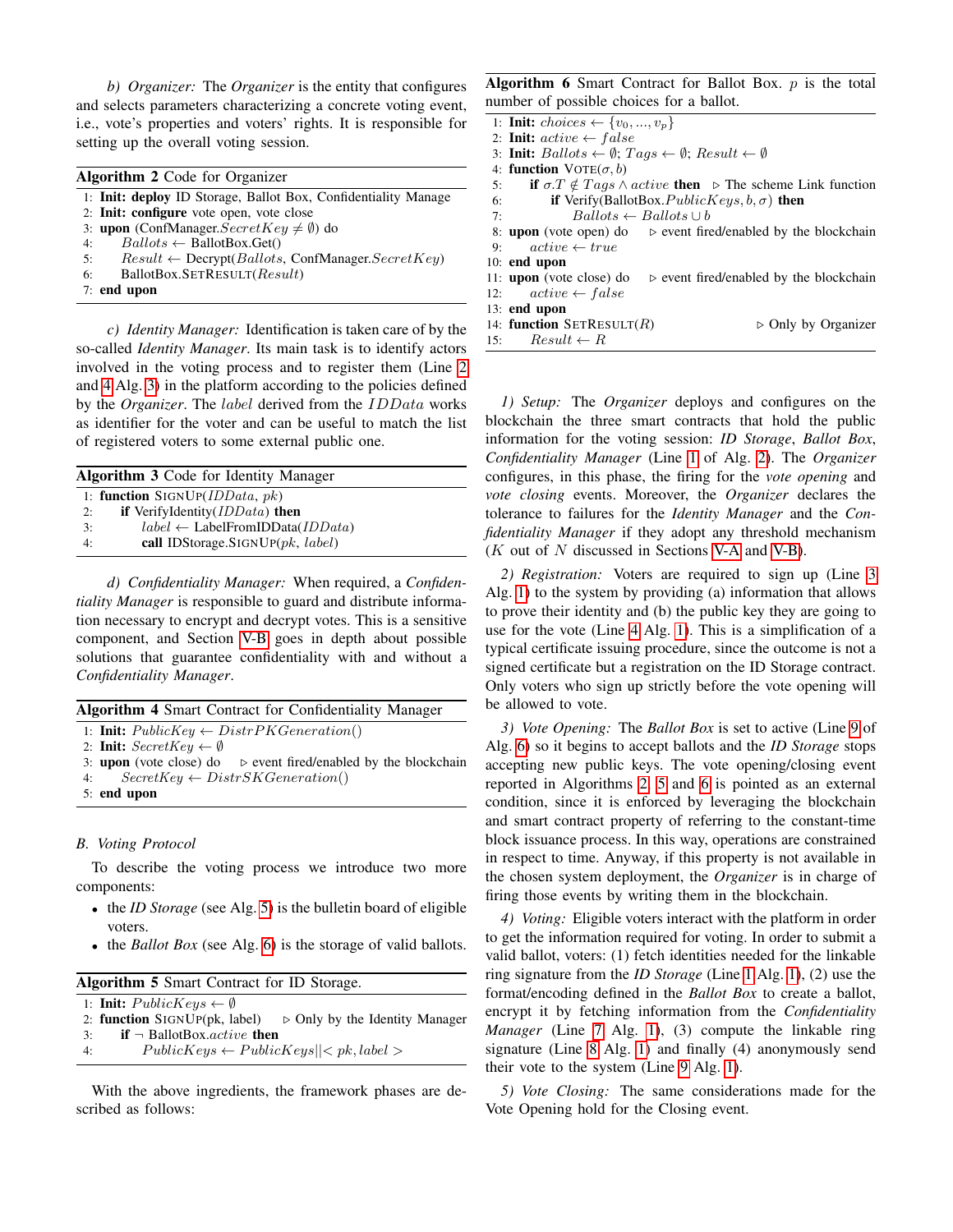*6) Tally:* Once the Voting Phase has been closed, the *Confidentiality Manager* is in charge of releasing the Secret Key paired with the Public Key published for ballot encryption (Line [4](#page-4-5) Alg. [4\)](#page-4-5). Once done, anyone, thanks to the information publicly available on the blockchain, is able to decrypt ballots and compute the final result.

# V. PROTOCOL DETAILS AND DESIGN CHOICES

<span id="page-5-0"></span>This section gives details on how our framework achieves *Identification*, *Confidentiality*, *Anonymity* and *Scalability* in different application scenarios.

#### <span id="page-5-2"></span>*A. Identification*

Identification is a vital step in the vote startup. There are many known and well assessed procedures employed nowadays for mapping real identities to digital ones, like adopting multiple factors of authentication and/or relying on certificate authorities. We deliberately wrap any of these procedures in the IDData variable (Line [1](#page-3-4) Alg. [1\)](#page-3-4). The *Identity Manager* is thus responsible for mapping the chosen identification procedures to our system. Since achieving resilience to Byzantine failures (unwanted or malicious failures and deliberate misbehavior) is one of our major goals, it is recommended to distribute the identification responsibility among a set of entities. That is, multiple entities should contribute to the *Identity Manager*'s operation and can leverage the smart contract capabilities in order to cooperate (e.g., use a  $K$  out of N threshold mechanism).

Moreover, to let failures be as independent as possible, the *Identity Manager* should implement different voters' identification procedures (that is, in our construction, implement different VerifyIdentity( $IDData$ ) functions in Line [2](#page-4-1) of Alg. [3\)](#page-4-1).

# <span id="page-5-1"></span>*B. Confidentiality*

Our system guarantees secrecy to voters and avoids unwanted early result disclosures. To this aim, there are several concrete solutions that may be implemented. Indeed, a *Ballot box* built on the blockchain can be compared to a transparent box with unfolded paper inside and anyone being able to take note of added votes. The vote result is known step by step during the Voting Phase and, in most use cases, this is not a desired possibility because real time results may influence the voters who haven't voted yet. That is why a mean to obfuscate votes contents during the Voting Phase is required.

*1) Ballot encoding and encryption:* Each participating entity can acquire information about choices encoding from the *Ballot Box* (Line [1](#page-4-3) Alg. [6\)](#page-4-3). Then, we rely on the fact that the Encrypt function in Line [7](#page-3-4) of Alg. [1](#page-3-4) is always able to provide a different ciphertext at each execution even if encrypting the same plaintext. If encryption were deterministic, this is trivially achieved by embedding a random salt at each encryption (non-deterministic schemes, like RSA-OAEP [\[3\]](#page-9-4), will do the job without modifications).

<span id="page-5-4"></span>*2) Confidentiality Manager:* The *Confidentiality Manager* is the component in charge of providing the public key used to encrypt ballots during the Voting Phase. From the trustworthiness perspective, the *Confidentiality Manager* has the possibility to completely invalidate a voting session because the tally directly depends on the secret key disclosure. Hence, for an attacker, it would be sufficient to compromise the *Confidentiality Manager* to void the result of the voting session. For this reason, the responsibility of generating a key pair at the correct time is shared among a set of cooperating entities. Properly designed for use cases like ours, the Ethereum Distributed Key Generation (ETHDKG) [\[27\]](#page-10-15) allows different entities to generate and share a key pair with a threshold mechanism of  $K$  out of  $N$  for private key disclosure. It exploits Shamir's Secret Sharing [\[28\]](#page-10-16) and Verifiable Secret Sharing [\[11\]](#page-10-17), and relies on the blockchain as an auditable communication mean. In particular the whole ETHDKG protocol is executed before vote opening, resulting in the master public key for ballot encryption (Line [1](#page-4-5) Alg. [4\)](#page-4-5). As soon as the vote is closed, the individual secret key shares are revealed in order to execute the Tally Phase (Line [4](#page-4-5) Alg. [4\)](#page-4-5). If  $K$  is the number of shares required to reconstruct the secret key and  $N$  the number of *Confidentiality Manager* members, the tolerance to malicious behavior is  $min(K-1, N-K)$ ; in fact the system correctness can be undermined in two cases: (1) the secret is disclosed before the Tally Phase, so K entities disclosed earlier; or (2) the secret is never disclosed because  $N - K + 1$  entities do not correctly participate in the secret reconstruction. Since both cases must be avoided, tolerance to failing entities is the minimum between the two.

<span id="page-5-3"></span>*3) Vote Claim:* As an alternative to the distributed key generation, a two step procedure is possible. (*Submit Step*) The voters do not encrypt their ballots and they do not submit the ballot content in the voting phase. Instead, they (1) salt the ballot content,  $(2)$  compute a hash of it,  $(3)$  ring-sign the hash string, and (4) they send to the *Ballot Box* the ring signatures along with the hash string. If the signature is valid, then both, signature and hash string, are immutably stored in the blockchain and, since ballots are salted, there is no feasible way for a computationally bounded adversary to invert the hash and derive the original ballot. When the tally begins (*Redeem Step*), voters can

submit their ballots to the smart contract which will accept only those with a matching hash stored in the previous step.

Although this seems to solve the confidentiality problem there are some important drawbacks to take into account:

- The voters must interact one more time with the platform to claim their vote in the Tally Phase, and this can be an issue for effective participation with a large number of voters (i.e., if a "participation threshold" exists, it should be reached not only during the Voting Phase but also during the tally interaction).
- The voters need to store their ballot somewhere, waiting for the Voting Phase to finish. The device or system they rely on should be kept secure during this time.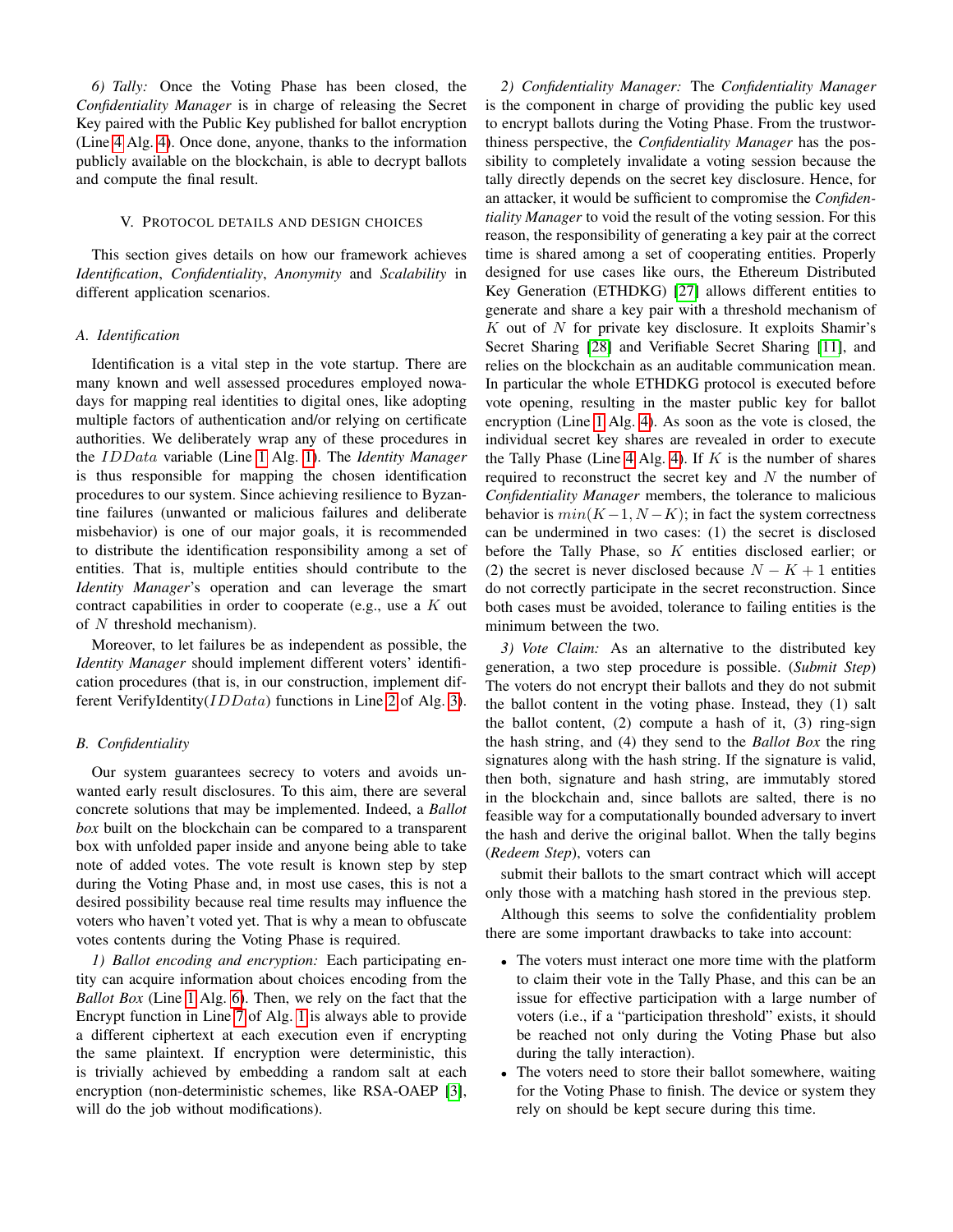• During the Tally Phase results are collected in a time window, so a voter could decide to submit or not his/her ballot depending on the ongoing result. In some cases, this would void the neutrality of the system.

If the voting use case does not need to be resilient to these issues, this is an effective solution to guarantee confidentiality.

# <span id="page-6-0"></span>*C. Anonymity*

Ring signatures grant anonymity, providing at the same time the required authenticity guarantees. This solves the problem of recognizing a ballot as valid without disclosing the underlying voter identity, thanks to the fact that a ring signature obfuscates the link between a signature and the related signer.

On the blockchain interaction side, in Line [9](#page-3-4) of Alg. [1](#page-3-4) the voter directly calls a method of a smart contract that causes a state change in the blockchain; unfortunately this is not usually possible for several reasons. First, a voter may not have enough storage or computation resources to run a full or light blockchain client. This can be easily overcome by sending transactions to a set of nodes acting as mediators for the submission of end-users' transactions. A second, more relevant, issue is that a blockchain user must sign his/her own transaction with a valid blockchain identity. The word "valid" can have, in this case, two different meanings: in a *permissioned* blockchain it means that the identity is authorized to submit transactions, while in a *permissionless* one it means that the identity has enough resources to create an acceptable transaction. Neither condition pairs well with an anonymous and scalable ballot submission. The former would mean to identify the actual user behind the identity, so voiding the linkable ring signature property. The latter would imply the voter to procure by himself/herself the needed resources, which is usually not scalable on a large non-technical voter base. Moreover, the resource (cryptocurrency) procurement should preserve anonymity. We present three ways to solve this problem.

<span id="page-6-1"></span>*1) Anonymization Proxy:* The anonymization proxy is a component that acts as a proxy between voters and the blockchain. In practice it is responsible of taking valid votes, packing them in transactions, and submitting them to the blockchain. Multiple authorized anonymization proxies can be provided to avoid a single point of failure and trust. Voters can autonomously choose which (one or more) they prefer and they can send the ballot without being identified. If they require advanced anonymity guarantees, they can leverage any anonymization technique for ordinary web interactions (e.g. Onion routing). After the submission, they can easily check that their operations have been effectively executed on the blockchain, thanks to its transparency. On the *Organizer*'s side this has advantages, since there is no need to ensure write access to the blockchain to each voter, but only to the authorized proxies, who can also pack ballots in less transactions and optimize execution costs.

*2) Application Specific Blockchain:* An application specific blockchain can be realised with an ad-hoc designed execution environment. This means that the application logic of the voting system can be directly embedded in the transactions semantics. Mapping to our case, it is possible to validate the transactions of ballots' submissions directly through the attached linkable ring signature. The Tendermint SDK [\[5\]](#page-9-5) is an example framework on which such implementation could be based.

<span id="page-6-2"></span>*3) Vote Token:* There can be some scenarios in which requiring a physical interaction is not a problem (i.e., a plenary meeting of association members). In this case it is possible to think of some vote token to be randomly pulled out of a box by each voter, who can then use it to claim the resources (cryptocurrency) necessary to submit a vote to the system, using a throwaway address generated on the fly. Furthermore, tokens can be accumulated for future votes.

# *D. Scalability*

The voting system should easily scale in the presence of a large base of actors. In particular, the number of voters is expected to be orders of magnitude higher than the number of all the other participating entities.

Since scalability currently is a key issue in blockchain-based systems, we take special care dealing with it and furthermore compare our design with similar proposals. Our metric will be in terms of required communication rounds  $(c)$ , and read  $(r)$ and write (w) operations on the blockchain for each Voting Phase. When several information pieces are available to be written/read, they are assumed to be accessed in a single operation. Among all possible deployment choices, we will consider a setup similar to the two related works based on blockchain [\[23,](#page-10-5) [22\]](#page-10-4): we assume to have M voters and to impose  $K_i$  on  $N_i$ threshold mechanisms for voters identification and  $K_e$  on  $N_e$ secret sharing threshold for ballot encryption. Table [II](#page-7-1) shows a comparison with these two proposals [\[22,](#page-10-4) [23\]](#page-10-5). The former is based on blind signatures and the latter, like ours, on linkable ring signatures.

In the Registration Phase, voters must successfully identify themselves with at least  $K_i$  different *identity managers*; so, a voter has at least a communication round with each one of them. Unlike [\[22\]](#page-10-4), this process can be reused indefinitely for any subsequent voting session, even if not initially scheduled. Any subsequent vote can directly start its protocol considering this phase as already completed. This is really efficient for recurring votes with a great number of voters in common.

Then, voters read the ring of public keys and the encryption key from the blockchain, and they submit their ballot along with the ring signature; this translates into 1 read and 1 write in the blockchain per voter. Providing confidentiality through the ETHDKG [\[27\]](#page-10-15) protocol requires 2 rounds of interactions by the N<sup>e</sup> *Confidentiality Managers*, in which each of them has to write to the blockchain in both rounds (*Encryption*) in order to publish the *master public key*. In the Tally Phase it is enough that  $K_e$  *Confidentiality managers* disclose their secrets to decrypt ballots.

For the *vote claim* solution of Section [V-B,](#page-5-1) *Confidentiality Managers* are not required, and ballot encryption/decryption is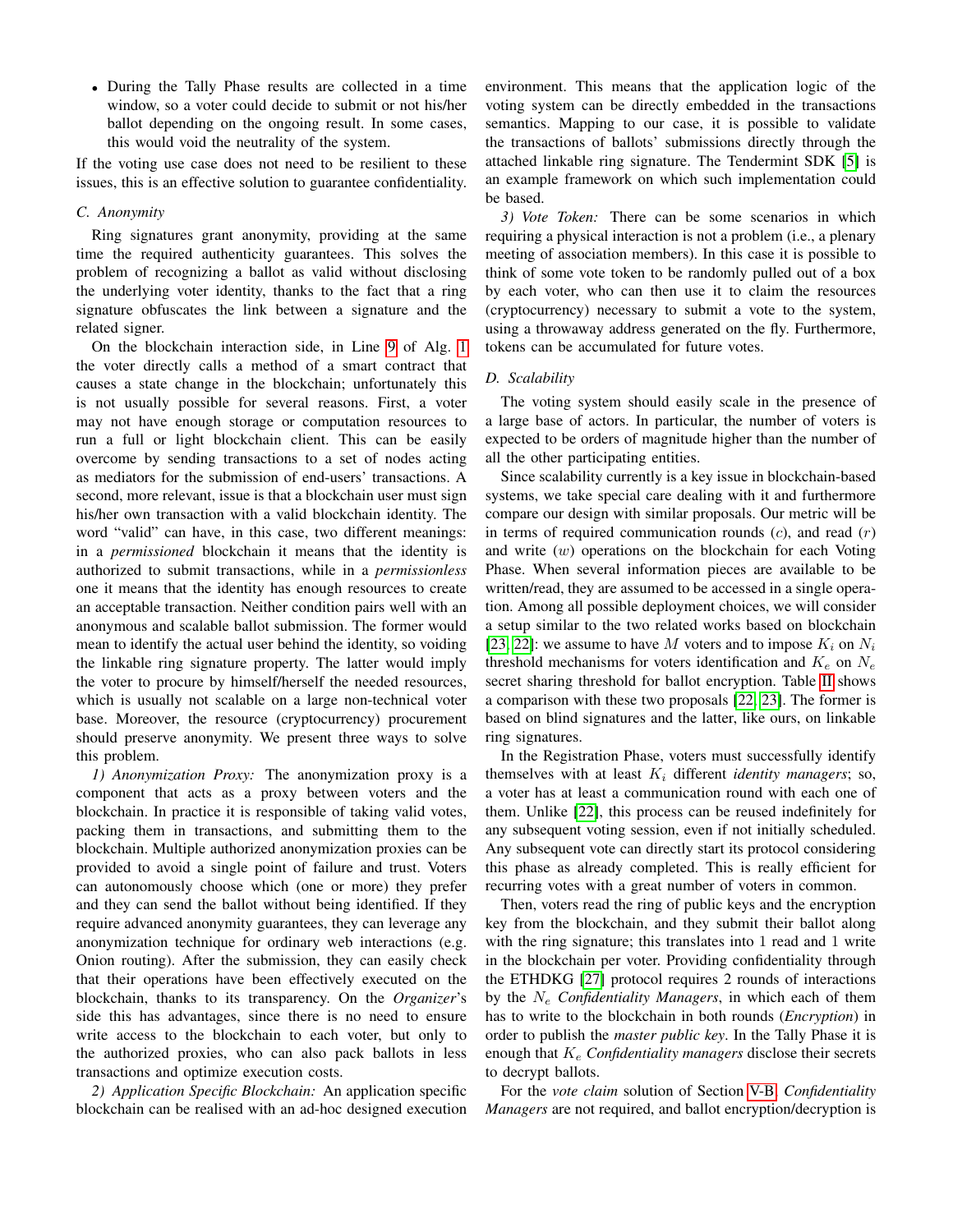#### TABLE II

<span id="page-7-1"></span>SUMMARY TABLE OF READS  $r$  and writes  $w$  on the BLOCKCHAIN GLOBALLY REQUIRED BY THE SYSTEM IN EACH PHASE IN c COMMUNICATION ROUNDS. NOTE THAT  $M$ ,  $K_m$  are usually much GREATER THAN  $N_e$ ,  $K_e$ 

| Phase        | Our Framework |       |                | Blind Sig. [22] |         |        | Alt. LRS [23] |              |          |  |
|--------------|---------------|-------|----------------|-----------------|---------|--------|---------------|--------------|----------|--|
|              | W             |       | c              | W               |         |        | W             |              |          |  |
| Setup        |               | ٠     |                |                 |         |        |               | ٠            |          |  |
| Registration | $MK_i$        | ٠     | $K_i$          | Not required    |         |        |               | Not provided |          |  |
| Encryption   | $2N_e$        | $N_e$ | $\overline{2}$ | Not provided    |         |        | 2M            | М            | $\Omega$ |  |
| Voting       | М             | М     |                | $2MK_i$         | $2MK_i$ | $2K_i$ | М             | М            |          |  |
| Tally        | $n_e$         | ۰     |                | -               |         |        | $n_m$         |              |          |  |

completely eliminated at the cost of a second communication round for the voter in the Tally Phase. In that case, Tally Phase cost becomes M writes and no distributed key generation protocol is required, avoiding the *Encryption* and *Decryption* costs.

#### VI. PROPERTIES AND ADDITIONAL FEATURES

<span id="page-7-0"></span>We now discuss relevant additional properties achieved by our design, which include and extend those reported in [\[22\]](#page-10-4). For each one of them we provide an informal definition and discuss why we are able to fulfill it.

*1) Required properties:* Required properties are those that must be granted for any use case of the e-voting system, as they encompass the minimal correctness and security prerequisites needed for any application scenario:

*a) Verifiability:* The *ID Storage* (Alg. [5\)](#page-4-2) and the *Ballot Box* are implemented by smart contracts, leveraging the blockchain capabilities. That is, each method invocation is permanently stored in the system. All ballots remain saved and publicly visible along with their attached linkable ring signature. So, a voter, who knows which his/her own ballot is, can verify the correctness of both the ballot submission and the tally (Individual Verifiability). From the global system point of view (Universal Verifiability), every entity can read the *ID Storage* and verify the linkable ring signature, checking that all saved ballots are legitimate. Finally, the saved result (Line [6](#page-4-4) Alg. [2\)](#page-4-4) can be verified through the secret key published by the *Confidentiality Manager*. The *Organizer* saves back the result to the *Ballot Box* only as a convenience, since the secret key for decryption is already public at that moment.

*b) Legitimacy:* Only those who have the right to vote can take part in the voting process, and only for as long as they're granted to participate. The satisfaction of this property is directly tied to the *Identity Manager* correctness. That's why a  $K$  out of  $N$  mechanism is recommended. Each information in the *ID Storage* is provided by the (or K out of N) *Identity Manager* through signed transaction submitted to the blockchain. The label, saved along with the public key (Line [4,](#page-4-2) Alg. [5\)](#page-4-2), acts as a public identifier for each voter in the list, so anyone who knows the list of allowed voters, can check it against the registered one (e.g., in our deployment in Section [V,](#page-5-0) we set the label as the SHA256 of the voter's email). Beyond this, the linkable ring signature, paired with the deterministic execution environment of the blockchain, ensures that only identities registered in the *ID Storage* can create and

successfully submit valid ballots. In fact, signature verification is implemented in the *Ballot Box* smart contract, so double votes are detected through the linkability and non-frameability properties.

*c) Completeness:* All ballots are correctly interpreted and vote accounting is accurate. In our design, when ballot secrecy is not required (but only anonymity is), then the Tally Phase consists of a simple count function over publicly available data. The same result is achieved with the *vote claim* solution in Par. [V-B3](#page-5-3) after the *redeem* step. Note that in this case there is the possibility that included fingerprints (stored along with the ring signatures) are not redeemed, resulting in uncounted ballots. Depending on the use case, this is acceptable or not.

When using *Confidentiality Manager*s that cooperate by leveraging ETHDKG [\[27\]](#page-10-15), completeness is guaranteed if the distributed key generation algorithm is correctly followed. Tolerance to failures is analysed in Section [V-B2.](#page-5-4)

*d) Neutrality:* The voting outcome cannot be influenced neither by the voting process itself nor by the tools used to vote. In the Confidentiality Section [V-B,](#page-5-1) we explain how our design allows for the vote result to be hidden during a voting session, in order to avoid influencing voters with already accepted ballots.

*e) Auditability:* The whole voting procedure must be auditable during and after the vote. In our case, this feature is provided by the blockchain, which gives the abstraction of an append-only register that allows auditing all methods' invocations on the components implemented through smart contracts (*ID Storage*, *Ballot Box*, *Confidentiality Manager*).

*f) Consistency:* The voting result is the same for all correct actors and stakeholders. Correct voters submit ballots using the encoding rules defined in the *Ballot Box* (Line [1](#page-4-3) Alg. [6\)](#page-4-3) smart contract. From the system point of view, the deterministic execution layer of the blockchain, paired with its consensus algorithm, ensures that all nodes execute transactions in the exact same order, hence constructing exactly the same system state for all involved smart contracts.

*2) Information Security:* Standard security properties, in general referred as the CIA triad [\[16\]](#page-10-18): confidentiality, integrity, and availability. We will refer to data confidentiality, data integrity, system integrity, and availability as defined in [\[17\]](#page-10-19) and briefly comment on how our framework has been designed to achieve them:

*a) Data Confidentiality:* Data should not be disclosed to system entities unless they have been authorized to access it. In Section [V-B](#page-5-1) we discussed about confidentiality of ballots as the possibility to not disclose them during the Voting Phase. In respect to voters we also analysed a solution for their anonymity in Section [V-C](#page-6-0) beyond the mere theoretical usage of the linkable ring signature.

*b) Data Integrity:* Data should not be changed, destroyed, or lost in an unauthorized or accidental manner. As long as the Byzantine fault tolerant consensus algorithm of the blockchain remains valid, all the constraints coded in the e-voting session smart contract are respected and no one can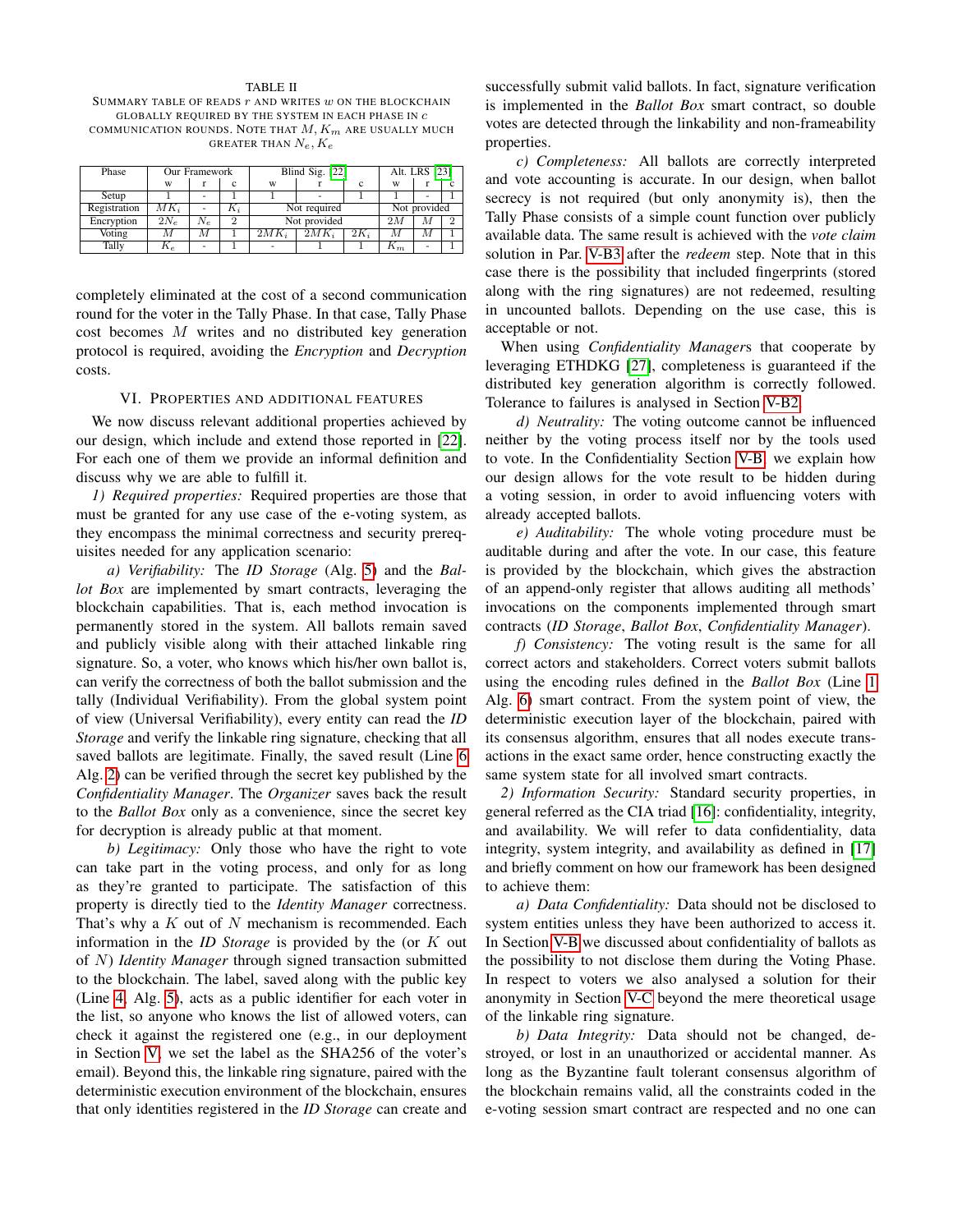tamper with them. Linkable ring signature verification is coded inside the Ballot box smart contract.

*c) System Integrity:* The system should perform its intended function in a unimpaired manner, free from deliberate or inadvertent unauthorized manipulation. Note that each change in system state happens through signed transactions that execute deterministic pieces of code. So any modification is authenticated and propagates the same changes to all nodes.

*d) Availability:* The system should be accessible, or usable or operational upon demand, by an authorized system entity, according to its performance specifications. Due to the distributed nature of the blockchain, the system remains available as long as the underlying consensus algorithm is correctly run by a subset of nodes; the minimum number of nodes in the subset is defined by the blockchain.

Some issues with availability can arise when allowing ballot replacement as a coercion countermeasure (see below). In fact, since each legitimate signer would be allowed to submit as many ballots as he/she wants, then all submitted ballots should be accepted. The problem resides in the fact that creating fake linkable ring signatures (by using random coefficients) is much more efficient than verifying them. For this reason an attacker could undermine the system's availability by flooding it with many fake signatures. Anyway our approach based on the *anonymization proxy* (Section [V-C1\)](#page-6-1) can apply known Denial-of-Service countermeasures for protecting endpoints while the *vote token* approach (Section [V-C3\)](#page-6-2), involving a physical action for each submission, is a natural mitigation.

*3) Additional Features:* The following features can either be required or not by different kinds of voting systems. Still, it is desirable that a voting system is able to provide them.

*a) Archive:* Vote results should be stored with proved integrity. Each blockchain node holds a complete copy of data and history of operation on those data; thus integrity is guaranteed by the blockchain.

*b) Coercion resistance:* The system should protect voters from being deprived of their rights. In particular, it should prevent:

- Simulation: it should not be possible to impersonate a legitimate voter;
- Forced absence: voters may not be denied to vote;
- Coerced vote: voters may not be forced to vote in a predefined way.

For our design, we have that:

• Simulation: for this, an attacker should either steal the private key of a voter after the vote phase started or make the *Identity Manager* replace the key from the right voter with his/her own public key. In the first case we assume that a voter is able to correctly store his/her secret information; hardware tokens or trusted execution environments can be useful for this purpose, too. For the second case, a voter can detect that his/her public key is wrong by directly checking on the blockchain, so he/she can rerun the identification process. Moreover, several *Identity Managers* can be present, each one possibly

owning a different identification process, making it even harder for an attacker to succeed.

- Forced absence: access to the blockchain is assumed ubiquitous. Moreover, voting steps can be automated using scripts; thus users may prepare votes and set up thier submission for a specific (later) time. Anonymity of the linkable ring signature ensures a voter that no one can link back to the ballot he/she submitted. Finally, nonframability does not allow any adversary, even if formed by a collusion of other legitimate signers, to deny vote of a honest user by forging his/her link tag  $T$ .
- Coerced vote: voters may be enabled to submit valid ballots an undefined number of times, as linkability tags allow for enforcing subsequent ballots to overwrite previous ones. Moreover voters may schedule some automatic vote submission right before the Voting Phase deadline. Anyway, we consider this workaround only a mitigation, since this legitimate double ballot submission can be easily detected by a coercer, given the auditability of the blockchain system, if he/she was able to take note of the linkability tag submitted by the coerced voter.

## VII. IMPLEMENTATION

<span id="page-8-0"></span>We validate the feasibility of our proposal with a working implementation. Ring signatures and the blockchain are points of paramount importance, so our proof of concept implementation mainly focuses on them.

#### *A. Smart Contract*

The most natural choice for rapidly prototyping a working concept based on a blockchain is to rely on the Ethereum ecosystem of software. The *ID Storage* and the *Ballot Box* are implemented in a single smart contract that stores the voting session state, voters information, and ballot data. The smart contract also implements linkable ring signature verification, so only ballots with valid signatures are actually stored. Signature algorithms reside in a separate library so they can be reused across different deployments of the system. The *Organizer*, *Confidentiality Managers* and *Identity Managers* appear with their Ethereum addresses, they can hence be either individuals or other smart contracts like in the case of [\[27\]](#page-10-15).

### *B. Signature Algorithm*

The signature scheme described in Section [III-A](#page-2-0) has been implemented in Solidity within the Ballot Box leveraging the BN256 curve since the Ethereum Virtual Machine has opcodes for the sum and multiplication on it.  $[10].<sup>3</sup>$  $[10].<sup>3</sup>$  $[10].<sup>3</sup>$  $[10].<sup>3</sup>$ ).

Moreover, in our schema, the public keys hash gets computed cumulatively at at each new added public key. This particularly suits the blockchain environment since the computation is spread across multiple transactions.

<span id="page-8-1"></span><sup>&</sup>lt;sup>3</sup>With an application-specific blockchain there would not have been any constraint in reference to this, indeed the execution layer may be customized as needed.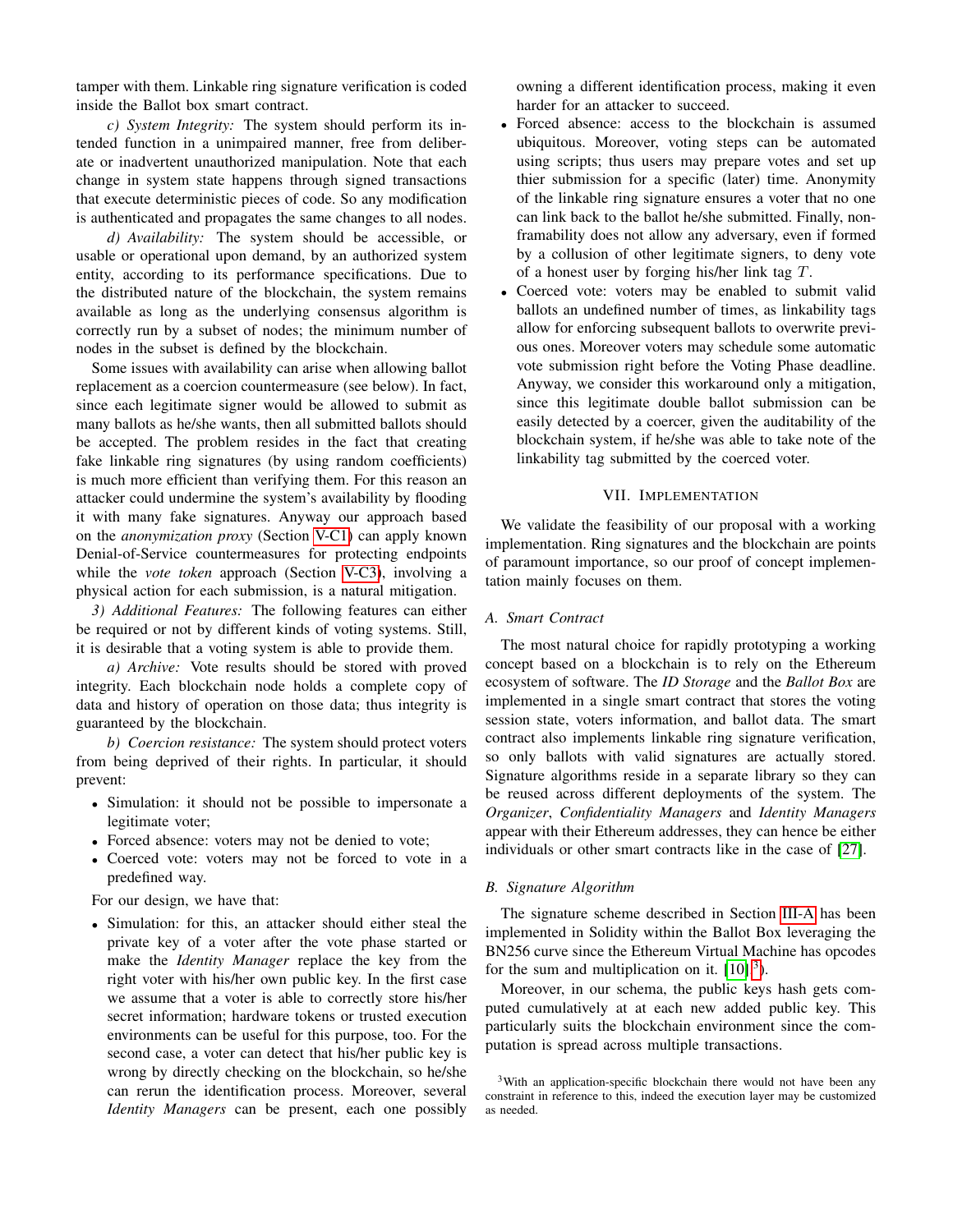# *C. Proof of concept*

We implemented the whole voting process by providing scripts to accomplish each phase we described for each involved actor. Confidentiality is provided through the ETHDKG [\[27\]](#page-10-15) smart contract. The codebase [\[25\]](#page-10-21) is in Python, except for the smart contracts that are written in Solidity, the smart contract oriented programming language of the Ethereum blockchain.

The scripts can target any Web3 (the Ethereum standard RPC interface) compliant node. We also provide a ready-togo testnet through a Docker container.

# *D. Real deployment*

Our voting framework has been successfully deployed and used in the elections of university officers. The three distinct elections involved 428 total voters with a participation of 408 voters in the registration phase, and 398 in the voting phase. Although we are going to produce and publish a full report of this first use of the system (and of the subsequent already scheduled ones), we think it is worth citing here the main characteristics of the event:

- The overall architecture was made of a blockchain, a blockchain explorer, a web server acting as *Identity Manager*, a web server acting as *anonymization proxy* for vote submission, an administration portal and a web application for voters to interact with the system.
- The signature algorithm has been implemented in plain Javascript to compute the signature in a common browser.
- Voters generated a *Voting Card* locally in their browser. The *Voting Card* included a keypair, the voter email and a signature of the email, as a string, using the generated keypair. The secret key was encrypted with a password and the public key was sent to the *Identity Manager*. The identity was verified by integrating our system with the university ones through SAML 2.0. Voters then downloaded the *Voting Card* from the browser in order to store it on their device.
- We deployed a permissioned blockchain with Hyperledger Besu that is fully Ethereum compliant. We ran 4 nodes with the Istanbul Byzantine Fault Tolerant consensus algorithm [\[18\]](#page-10-22) (a tweak of [\[7\]](#page-10-7)). Each node was deployed and administered by a distinct entity.
- During the voting phase, voters selected their chosen candidate, uploaded the *Voting Card* to the browser and inserted the password to decrypt the secret key. The browser computed the linkable ring signature and encrypted the ballot choice, and sent both to the *anonymization proxy* that redirected the signature and ballot to the blockchain. The transaction hash and a link to the blockchain explorer was given back to the voter as receipt.
- We did not integrate the Ethereum DKG[\[27\]](#page-10-15), yet, so the administration portal generated an RSA key pair and published the public key to the *Ballot Box*. Once the voting phase was over, the members of the electoral committee requested ballots decryption on the administration portal.

Decryption was computed as soon as all the members of the committee asked the decryption with their personal accounts.

# VIII. CONCLUSION

<span id="page-9-2"></span>The presented framework leverages the blockchain and linkable ring signature capabilities to create a comprehensive solution for e-voting in a wide range of scenarios. We show how our design can address the requirements of a voting system and provide a collection of additional features. In particular our proposal fits voting scenarios where coercion resistance and receipt freeness are not a key concern. Indeed, our system cannot be considered receipt-free because of its individual verifiability property. Moreover, even though simulation and forced absence are to some extent prevented, coercions are not fully remedied, since a fully remote workflow can't prevent a voter to be physically conditioned.

Our plan is to integrate the Ethereum DKG to guarantee confidentiality and neutrality to the platform, and to make a step further in the scalability of the framework, by accomodating the system to support a larger number of voters (thousands). This, in particular, will allow us to tune up deployment choices for different election scenarios.

# IX. ACKNOWLEDGEMENT

We are grateful to Javier Herranz for fruitful discussions and pointers to relevant literature on ring signature schemes. This work is partially supported by the NATO Science for Peace and Security program (grant G5448), by the Spanish Ministerio de Ciencia e Innovacion´ (MICINN) grant PID2019-109379RB-I00, and by the Regional Government of Madrid (CM) grant EdgeData-CM (P2018/TCS4499) cofounded by FSE & FEDER. This paper is part of the R&D&I project PID2019-109805RB-I00 funded by MCIN/AEI/10.13039/501100011033 (ECID).

# **REFERENCES**

- <span id="page-9-0"></span>[1] Ben Adida. "Helios: Web-based Open-Audit Voting". In: *Proceedings of the 17th USENIX Security Symposium*. USENIX Association, 2008, pp. 335–348.
- <span id="page-9-3"></span>[2] Michael Backes et al. "Ring Signatures: Logarithmic-Size, No Setup - from Standard Assumptions". In: *Advances in Cryptology - EUROCRYPT 2019*. Vol. 11478. LNCS. Springer, 2019, pp. 281–311.
- <span id="page-9-4"></span>[3] Mihir Bellare and Phillip Rogaway. "Random Oracles Are Practical: A Paradigm for Designing Efficient Protocols". In: *Proceedings of the 1st ACM Conference on Computer and Communications Security*. New York, NY, USA: ACM, 1993, pp. 62–73. ISBN: 0897916298.
- <span id="page-9-1"></span>[4] Josh Cohen Benaloh and Dwight Tuinstra. "Receipt-free secret-ballot elections (extended abstract)". In: *Proceedings of the Twenty-Sixth Annual ACM Symposium on Theory of Computing*. ACM, 1994, pp. 544–553.
- <span id="page-9-5"></span>[5] Ethan Buchman. "Tendermint: Byzantine fault tolerance in the age of blockchains". PhD thesis. 2016.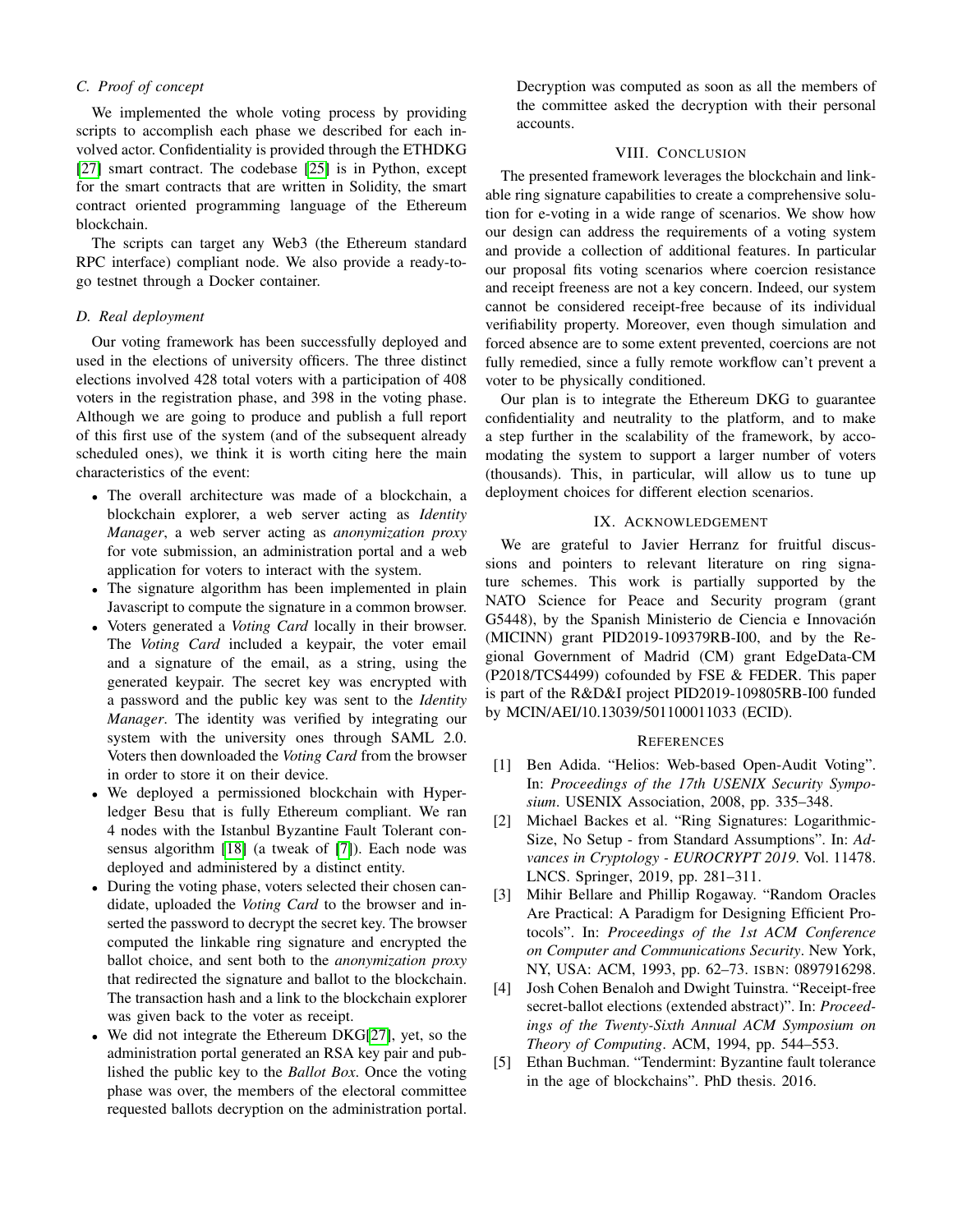- <span id="page-10-13"></span>[6] Ran Canetti and Mayank Varia. "Decisional Diffie– Hellman Problem". In: *Encyclopedia of Cryptography and Security*. Ed. by Henk C. A. van Tilborg and Sushil Jajodia. Boston, MA: Springer US, 2011, pp. 316–319.
- <span id="page-10-7"></span>[7] Miguel Castro and Barbara Liskov. "Practical Byzantine Fault Tolerance". In: *Proceedings of the Third USENIX Symposium on Operating Systems Design and Implementation (OSDI)*. USENIX Association, 1999, pp. 173–186.
- <span id="page-10-2"></span>[8] Nikos Chondros et al. "Distributed, end-to-end verifiable, and privacy-preserving internet voting systems". In: *Comput. Secur.* 83 (2019), pp. 268–299. DOI: [10.](https://doi.org/10.1016/j.cose.2019.03.001) [1016/j.cose.2019.03.001.](https://doi.org/10.1016/j.cose.2019.03.001) URL: [https://doi.org/10.1016/](https://doi.org/10.1016/j.cose.2019.03.001) [j.cose.2019.03.001.](https://doi.org/10.1016/j.cose.2019.03.001)
- <span id="page-10-1"></span>[9] Véronique Cortier, Pierrick Gaudry, and Stéphane Glondu. "Belenios: A Simple Private and Verifiable Electronic Voting System". In: *Foundations of Security, Protocols, and Equational Reasoning - Essays Dedicated to Catherine A. Meadows*. Vol. 11565. LNCS. Springer, 2019, pp. 214–238.
- <span id="page-10-20"></span>[10] *EIP-1108: Reduce alt bn128 precompile gas costs*. https://eips.ethereum.org/EIPS/eip-1108. Accessed: 2021-04-13.
- <span id="page-10-17"></span>[11] Paul Feldman. "A Practical Scheme for Non-interactive Verifiable Secret Sharing". In: *28th Annual Symposium on Foundations of Computer Science*. IEEE Computer Society, 1987, pp. 427–437.
- <span id="page-10-0"></span>[12] Shafi Goldwasser, Silvio Micali, and Charles Rackoff. "The Knowledge Complexity of Interactive Proof Systems". In: *SIAM J. Comput.* 18.1 (1989), pp. 186–208.
- <span id="page-10-12"></span>[13] Darrel Hankerson, Alfred J. Menezes, and Scott Vanstone. *Guide to Elliptic Curve Cryptography*. Berlin, Heidelberg: Springer-Verlag, 2003. ISBN: 038795273X.
- <span id="page-10-24"></span>[14] Javier Herranz. *Some Digital Signature Schemes with Collective Signers*. Tesi Doctoral, UPC, 2005.
- <span id="page-10-25"></span>[15] Javier Herranz and Germán Sáez. "Forking Lemmas for Ring Signature Schemes". In: *Progress in Cryptology - INDOCRYPT 2003*. Vol. 2904. LNCS. Springer, 2003, pp. 266–279.
- <span id="page-10-18"></span>[16] *Information technology — Security techniques — Information security management systems — Overview and vocabulary*. [https://www.iso.org/standard/73906.html.](https://www.iso.org/standard/73906.html) Accessed: 2021-04-15.
- <span id="page-10-19"></span>[17] *Internet Security Glossary, Version 2*. [https://tools.ietf.](https://tools.ietf.org/pdf/rfc4949.pdf) [org/pdf/rfc4949.pdf.](https://tools.ietf.org/pdf/rfc4949.pdf) Accessed: 2021-04-13.
- <span id="page-10-22"></span>[18] *Istanbul Byzantine Fault Tolerance*. [https://github.com/](https://github.com/ethereum/EIPs/issues/650) [ethereum/EIPs/issues/650.](https://github.com/ethereum/EIPs/issues/650) Accessed: 2021-07-17.
- <span id="page-10-8"></span>[19] Leslie Lamport, Robert E. Shostak, and Marshall C. Pease. "The Byzantine Generals Problem". In: *ACM Trans. Program. Lang. Syst.* 4.3 (1982), pp. 382–401.
- <span id="page-10-23"></span>[20] Joseph K. Liu, Victor K. Wei, and Duncan S. Wong. *Linkable Spontaneous Anonymous Group Signature for Ad Hoc Groups*. 2004.
- <span id="page-10-6"></span>[21] Joseph K. Liu, Victor K. Wei, and Duncan S. Wong. "Linkable Spontaneous Anonymous Group Signature for Ad Hoc Groups (Extended Abstract)". In: *Infor-*

*mation Security and Privacy: 9th Australasian Conference, ACISP 2004*. Vol. 3108. LNCS. Springer, 2004, pp. 325–335.

- <span id="page-10-4"></span>[22] Yi Liu and Qi Wang. "An E-voting Protocol Based on Blockchain". In: *IACR Cryptol. ePrint Arch.* 2017 (2017), p. 1043.
- <span id="page-10-5"></span>[23] Jiazhuo Lyu et al. "A Secure Decentralized Trustless E-Voting System Based on Smart Contract". In: *Proceedings of TrustCom/BigDataSE 2019*. IEEE, 2019, pp. 570–577.
- <span id="page-10-3"></span>[24] Torben P. Pedersen. "A Threshold Cryptosystem without a Trusted Party (Extended Abstract)". In: *Advances in Cryptology - EUROCRYPT '91*. Vol. 547. LNCS. Springer, 1991, pp. 522–526.
- <span id="page-10-21"></span>[25] *Proof of concept Repository*. [https : / / github . com /](https://github.com/russanto/chirotonia_poc) [russanto/chirotonia](https://github.com/russanto/chirotonia_poc) poc. Accessed: 2021-08-01.
- <span id="page-10-10"></span>[26] Ronald L. Rivest, Adi Shamir, and Yael Tauman. "How to Leak a Secret". In: *Advances in Cryptology - ASIACRYPT 2001*. Vol. 2248. LNCS. Springer, 2001, pp. 552–565.
- <span id="page-10-15"></span>[27] Philipp Schindler et al. "ETHDKG: Distributed Key Generation with Ethereum Smart Contracts". In: *IACR Cryptol. ePrint Arch.* 2019 (2019), p. 985.
- <span id="page-10-16"></span>[28] Adi Shamir. "How to Share a Secret". In: *Commun. ACM* 22.11 (1979), pp. 612–613.
- <span id="page-10-9"></span>[29] Nick Szabo. "Formalizing and Securing Relationships on Public Networks". In: *First Monday* 2.9 (1997).

#### APPENDIX

# <span id="page-10-14"></span>*A. Voting workflow diagrams*

We report the sequence diagrams that summarize the voting protocol following the algorithms in Section [IV-B](#page-4-0) in order to give an overall picture of the interactions among the actors of the framework.

# <span id="page-10-11"></span>*B. Security Definitions for Linkable Ring Signature Schemes*

We start by providing formal definitions of the main security notions for linkable ring signatures as defined in Section [II-B,](#page-1-1) essentially following (often verbatimely) [\[2\]](#page-9-3).

*Definition 2 (Linkability):* Let *LRS* = (KeyGen, Sign, Verify, Link) be a *linkable ring signature scheme*, and consider the following experiment Exp<sub>LRS−Link</sub> involving a probabilistic polynomial time adversary A:

- 1) A outputs *n* tuples of the form  $(pk_i, \sigma_i, m_i, R_i)$ , for some *n* polynomial in  $\ell$ . At this,  $R_1, \ldots, R_n$  and  $R^*$  are sets of public keys (of finite size polynomial in  $\ell$ ). Also, it outputs a triplet  $(\sigma^*, m^*, R^*)$ . Denote by PK the set  $\{pk_1, \ldots, pk_n.\}$
- 2) The experiment outputs 1 if the following conditions hold:
	- For all  $i = 1, ..., n$  it holds  $R_i \subseteq PK$  and also  $R^* \subset PK.$
	- For all  $i = 1, ..., n$  both  $Verify(R_i, m_i, \sigma_i) = 1$ and Verify $(R^*, m^*, \sigma^*) = 1$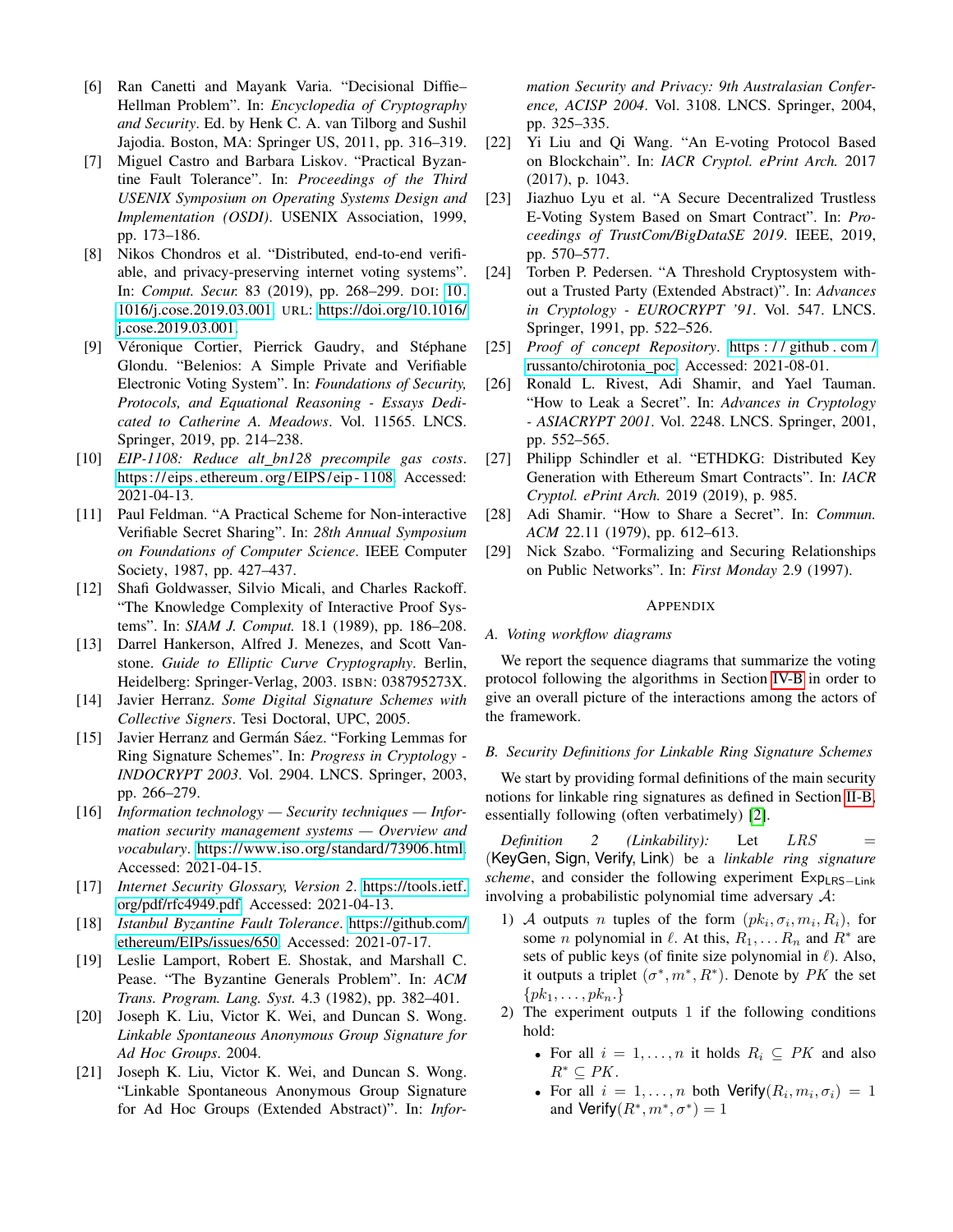

Fig. 1. Sequence diagram of the registration phase



Fig. 3. Sequence diagram of the voting phase





Fig. 2. Sequence diagram of the registration phase with multiple identity managers and using certificates.

Fig. 4. Sequence diagram of the tally phase. The "Close vote" message can be substituted by a blockchain automatic lock, coded in the "Ballot box" smart contract.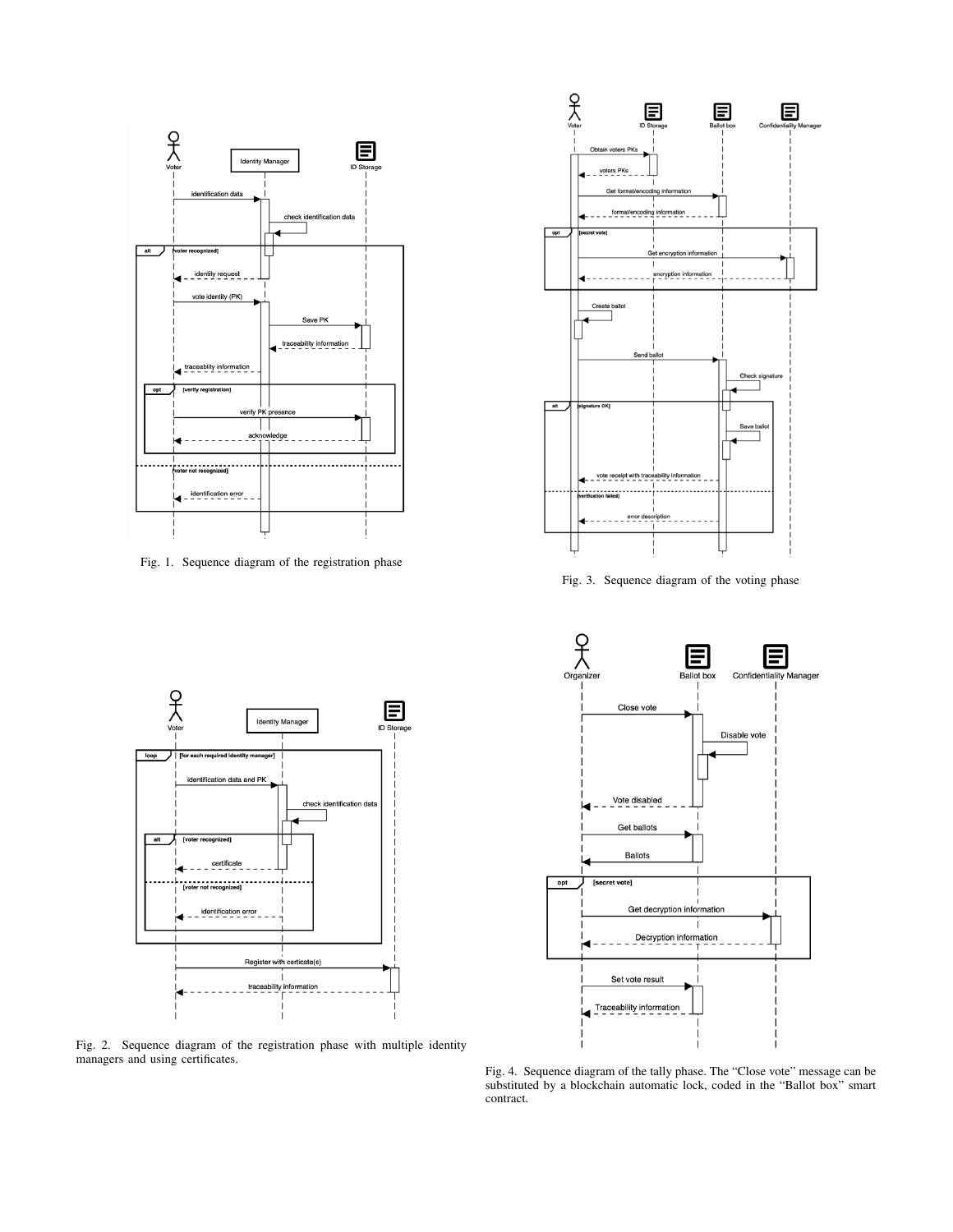• For all  $i \neq j \in \{1, ..., n\}$  we have  $\textsf{Link}(\sigma_i, \sigma_j, m_i, m_j)$  = 0 and Link $(\sigma^*, \sigma_i, m^*, m_i) = 0$ 

Otherwise, the experiment outputs 0.

We say LRS attains *linkability* if for every probabilistic polynomial time adversary  $A$ , it holds that the above experiment outputs 1 with negligible probability only.

<span id="page-12-0"></span>*Definition 3 (Anonymity):* Let *LRS* (KeyGen, Sign, Verify, Link) be a *linkable ring signature scheme*, and consider the following experiment Exp<sub>LRS−Anon</sub> involving a probabilistic polynomial time adversary  $A$  and a challenger C:

- 1) On input the security parameter  $\ell$ , C makes n step by step executions of Keygen( $1^{\ell}$ ), for some  $n \in \mathbb{N}$ polynomial in  $\ell$ , and gets as output the corresponding  $pairs(pk_i, sk_i), i = 1, \ldots, n$ . Also, it stores the random coins involved in each key-pair generation  $r_i$ . Further, it chooses a bit  $b \in \{0, 1\}$  uniformly at random. The public verification keys  $\{pk_1, \ldots, pk_n\}$  are forwarded to A.
- 2) A outputs a set of verification keys  $U \subseteq \{pk_1, \ldots, pk_n\}$ and two challenge verification keys  $pk_0^*, pk_1^* \in$  $\{pk_1, \ldots, pk_n\} \setminus U$ . Both U and  $pk_0^*$ ,  $pk_1^*$  are forwarded to the challenger  $C$ .
- 3) C sends  $r_i$ , for each  $pk_i \in U$  to the adversary (we thus assume the corresponding  $sk_i$  are known to the adversary from this point on),
- 4) Now,  $\mathcal A$  sets a subset R of public keys and interacts with the challenger, acting as a signing oracle. At this point, A queries (adaptively) for a polynomial number of signatures, each on a message  $m$  of its choice and all on input R and a verification key  $pk$  from U, with the constraint that  $pk \in \{pk_1, \ldots, pk_n\} \setminus U$ . The challenger  $\mathcal C$  outputs:
	- a bit chosen uniformly at random, if

$$
|\{pk_0^*, pk_1^*\} \cap R| = 1,
$$

- Sign(sk, m, R) where sk is the signing key corresponding to  $pk - if pk \notin \{pk_0^*, pk_1^*\},$
- Sign( $sk_b^*$ ,  $m, R$ ) if  $pk = pk_0^*$ ,
- Sign( $sk_{1-b}^*$ ,  $m, R$ ) if  $pk = pk_1^*$ .
- 5) A outputs a bit  $β$ . Now the challenger sets as output for the experiment the bit 1 if  $\beta = b$ .

We say LRS attains *anonymity* if for every probabilistic polynomial time adversary  $A$ , it holds that the above experiment outputs 1 with negligible advantage only, where the advantage is defined as

$$
\mathsf{Adv}_{\mathsf{LRS-Anon}}(\mathcal{A}) = |Pr[(\mathsf{Exp}_{\mathsf{LRS-Anon}}) = 1] - 1/2|.
$$

*Definition 4 (Non-Frameability):* Let *LRS* (KeyGen, Sign, Verify, Link) be a *linkable ring signature scheme*, and consider the following experiment Exp<sub>LRS−Frame</sub> involving a probabilistic polynomial time adversary  $A$  and a challenger C:

- Phase I
	- 1) On input the security parameter  $\ell$ , C makes n step by step executions of Keygen( $1^{\ell}$ ), for some  $n \in \mathbb{N}$ polynomial in  $\ell$ , and gets as output the corresponding pairs  $(pk_i, sk_i), i = 1, \ldots, n$ . Also, it stores the random coins involved in each key-pair generation  $r_i$ . Further, it initializes a set  $C = \emptyset$ . The public verification keys  $\{pk_1, \ldots, pk_n\}$  are forwarded to A.
	- 2) A makes a polynomial number of queries to  $\mathcal{C}$  :
		- Signing query (sign,  $pk, m, R$ ), for a message  $m$  and a set of public keys  $R$ . The challenger C will check if  $pk \in R$  and, if so, output  $Sign(sk, m, R)$  where sk is the matching secret key to  $pk$ . Otherwise, it outputs an error message ⊥ .
		- Corruption query (corrupt,  $pk$ ), for a public key  $pk \in \{pk_1, \ldots, pk_n\}$ . The challenger adds  $pk$  to  $C$  and returns to  $A$  the nonce  $r$  involved in its generation (for  $A$  may can be assumed to know the corresponding secret key  $sk$ ).
	- 3) A outputs a triplet  $(R^*, m^*, \sigma^*)$ .
- Phase II
	- 1) The challenger provides all random coins  $r_i$ ,  $i =$  $1, \ldots, n$  to A (so now we may assume the adversary holds all involved secret keys),
	- 2) A outputs a triplet  $(R^{\dagger}, m^{\dagger}, \sigma^{\dagger})$
	- 3) Now the challenger sets as output for the experiment the bit 1 provided that the following conditions hold:
		- $\hbox{--}\ \textsf{Verify}(R^*,m^*,\sigma^*)~=~\textsf{Verify}(R^\dagger,m^\dagger,\sigma^\dagger)~=~1$ (i.e., both signatures output by  $A$  are valid),
		- $R^* \subseteq \{pk_1, \ldots, pk_n\}$ , and for all i such that  $pk_i \in R^*$ , it holds  $pk_i \notin C$  (i.e., al verification keys in  $R^*$  are from uncorrupted users),
		- $\sigma^*$  was not part of the output of a signing query,
		- $\blacksquare$  Link $(\sigma^*, \sigma^\dagger, m^*, m^\dagger) = 1$ .

Now, the scheme LRS attains *non-framability* provided that  $Exp_{LRS-Frame}(\ell)$  outputs 1 with negligible probability only.

*Definition 5 (Unforgeability):* Let *LRS* = (KeyGen, Sign, Verify, Link) be a *linkable ring signature scheme*, and consider the following experiment Exp<sub>LRS−Unf</sub> involving a probabilistic polynomial time adversary  $A$  and a challenger C:

- 1) On input the security parameter  $\ell$ , C makes n step by step executions of Keygen( $1^{\ell}$ ), for some  $n \in \mathbb{N}$ polynomial in  $\ell$ , and gets as output the corresponding pairs  $(pk_i, sk_i), i = 1, \ldots, n$ . Also, it stores the random coins involved in each key-pair generation  $r_i$ . Further, it initializes a set  $C = \emptyset$ . The public verification keys  $\{pk_1, \ldots, pk_n\}$  are forwarded to A.
- 2) A makes a polynomial number of signing queries to  $\mathcal{C}$ , described as follows:
	- Signing query (sign,  $i, m, R$ ), for a message m, and index  $i$  and a set of public keys  $R$ . The challenger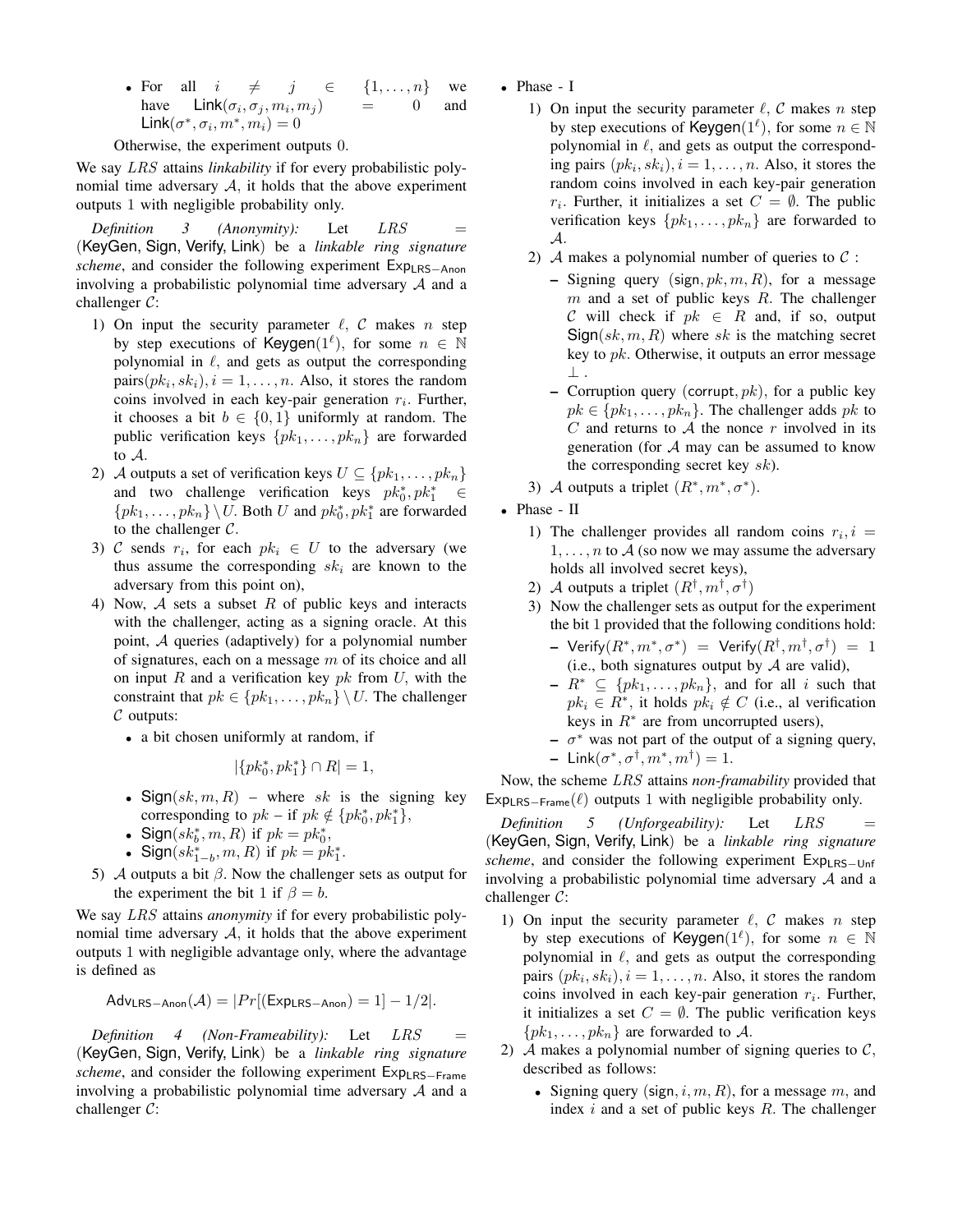C will check if  $pk_i \in R$  and, if so, output  $\sigma =$  $Sign(sk_i, m, R)$  where  $sk_i$  is the matching secret key to  $pk_i$ . Otherwise, it outputs an error message ⊥ .

- Corruption query (corrupt,  $pk$ ), for a public key  $pk \in \{pk_1, \ldots, pk_n\}$ . The challenger adds pk to  $C$  and returns to  $A$  the nonce  $r$  involved in its generation (we shall assumme thus that  $sk$  is then accessible to  $A$ ).
- 3) A outputs a triplet  $(R^*, m^*, \sigma^*)$ . Now Exp<sub>LRS-Unf</sub> outputs 1 provided that:
	- $R^* \subseteq \{pk_1, \ldots, pk_n\}$
	- A never made a signing query of the form  $(\mathsf{sign}, \cdot, m^*, R^*)$
	- Verify $(R^*, m^*, \sigma^*) = 1$ .

Now, the scheme LRS attains *unforgeability* provided that  $Exp_{LRS-Frame}(\ell)$  outputs 1 with negligible probability only.

### <span id="page-13-0"></span>*C. Security Analysis of our Linkable Ring Signature Scheme*

The linkable ring signature scheme we present in [III-A](#page-2-0) can be proven to fulfill all aforementioned security definitions (under the random oracle model, and with the suitable assumptions on the underlying group). As we have noted, it is essentially a particular case of the scheme presented in [\[21\]](#page-10-6), where the underlying cyclic group is taken from a ECC scenario, and can thus the subsequent discussion can be essentially derived from the analysis in [\[21,](#page-10-6) [20\]](#page-10-23). There are however some differences in the related security definitions, for we have followed above the more recent terminology from [\[2\]](#page-9-3). In particular, we here include non-framability in the presence of colluding malicious signers as a desirable property. Most importantly, following Backes et al., we allow for corruptions in the unforgeability definition, which is not considered in [\[21\]](#page-10-6). This is particularly relevant for our use case; a collusion of malicious users of the system should indeed not be able to produce a valid signature that can be verified using a set of public keys from honest users.

Unforgeability. The following theorem proves the unforgeability of the proposed scheme.

*Theorem 2:* The ring signature scheme presented in [III-A](#page-2-0) attains unforgeability in the random oracle model and under the DLOG assumption in the underlying cyclic group  $E =$  $(G).$ 

PROOF. Let  $Adv(A)$  denote the advantage of the adversary against the unforgeability experiment, i.e.

$$
Adv(\mathcal{A}) = Pr[Exp_{LRS-Unf} = 1]
$$

We will structure the proof in a game-based fashion, namely, we start with a game that mimmicks the real attack and end in a game in which the adversary's advantage is easily bounded, and for which we can bound the difference in the adversary's advantage between any two consecutive games. Following standard notation, we denote by  $Adv(A, G_i)$  the advantage of the adversary  $A$  in Game  $i$ .

Game 0. This first game corresponds to a real attack. By definition,  $Adv(A, G_0) = Adv(A)$ .

Game 1. We now assume all involved hash functions behave in an ideal manner; namely, the outputs of  $H$ ,  $H2P$ ,  $HPK$  are assumed to be chosen uniformly at random in the appropriate range for each new entry, which is stored in a corresponding hash list so that subsequent queries are answered consistently. Queries to these hash functions will be modelled as queries to random oracles  $\mathcal{O}_H, \mathcal{O} =_{H2P}, \mathcal{O}_{HPK}$ . We make explicit the so-called *random oracle assumption* by assuming  $\mathsf{Adv}(\mathcal{A}, G_1) = \mathsf{Adv}(\mathcal{A}, G_0).$ 

**Game 2.** Let us assume the Adv $(A, G_2) \geq \frac{1}{p(\ell)}$ , for some polynomial  $p$ . Namely,  $A$ , on input a certain set of ring public keys  $\{pk_1, \ldots, pk_n\}$  it outputs a valid signature  $(R^*, m^*, \sigma^*)$ with non-negligible probability. We will see how to construct a machine S, a simulator using A as a subroutine which, on input a DLOG instance on the group  $E(p, g, G, Y)$  will output in polynomial time a solution, i.e.,  $x \in \{1, \ldots, g-1\}$   $Y =$  $x \cdot G$ .

At this, S must simulate the challenger from the  $Exp_{LRS-Unfs}$ game for A. Lets see how to do this.

Following the strategy from Theorem 4.2. in [\[14\]](#page-10-24), we define  $\mu = (\frac{5}{6})^{\mathcal{Q}_C}$ , where  $\mathcal{Q}_C$  is a bound on the number of corrupt calls from  $A$  (and is indeed polynomial in the security parameter). SHould one restrict to adversaries which may not corrupt any user, then set  $\mu = 0$ .

Our simulator  $S$  will creat a table CORR in the following way: for each  $i = 1, \ldots, n$  a key pair is set by choosing a bit  $c_i$  (as  $c_i = 0$  with probability  $\mu$  and  $c_i = 1$  with probability  $1 - \mu$ :

- if  $c_i = 0$ , S selects uniformly at random  $sk_i \in$  $\{1, \ldots, g-1\}$  and sets  $pk_i = sk_i \cdot G$ ,
- if  $c_i = 1$ , S selects uniformly at random  $\alpha l p h a_i \in$  $\{1, \ldots, g-1\}$  and sets  $pk_i = alpha_i \cdot Y$ ,

The entries  $(i, pk_i, sk_i, c_i)$  are stored in the CORR table. Now the attacker is presented with the public keys  $pk_1, \ldots, pk_n$  for running Exp<sub>LRS−Unf</sub>.

Now whenever A makes a query of the form (Corrupt,  $pk_i$ ), for  $i = 1, \ldots, n$ , S looks up in the CORR table and, if  $c_i = 1$ , forwards the answer  $\alpha_i$  to A, halting however if  $c_i = 1$ . Note that the probability that S halts is thus  $1 - \mu^{\mathcal{Q}_C} \leq \frac{1}{6}$ .

Now, assume the simulator  $S$  is called with a query  $(\text{sign}, i, m, \{pk_1', \ldots, pk_i'\})$ where each  $pk'_i \in \{pk_1, \ldots, pk_n\}$  and the attacker has not queried  $(Corrupt, pk'_i).$ 

Assuming the simulator is actually controlling the random oracle  $H2H$ , it is clear that it may simply be simulated by choosing, on a query X, a random values  $r_X \in \{1, \ldots, g-1\}$ and outputting the curve point  $r_x \cdot G$ . As a result, we may assume the simulator actually holds  $r \in \{1, \ldots, g-1\}$  so that

$$
L = H2H(HPK((pk_1, \ldots, pk_n)) = r \cdot G.
$$

Note then that for each  $i = 1, \ldots, m$ , it holds  $r \cdot pk_i' = sk_i' \cdot L$ , from which  $S$  can compute the needed values for signing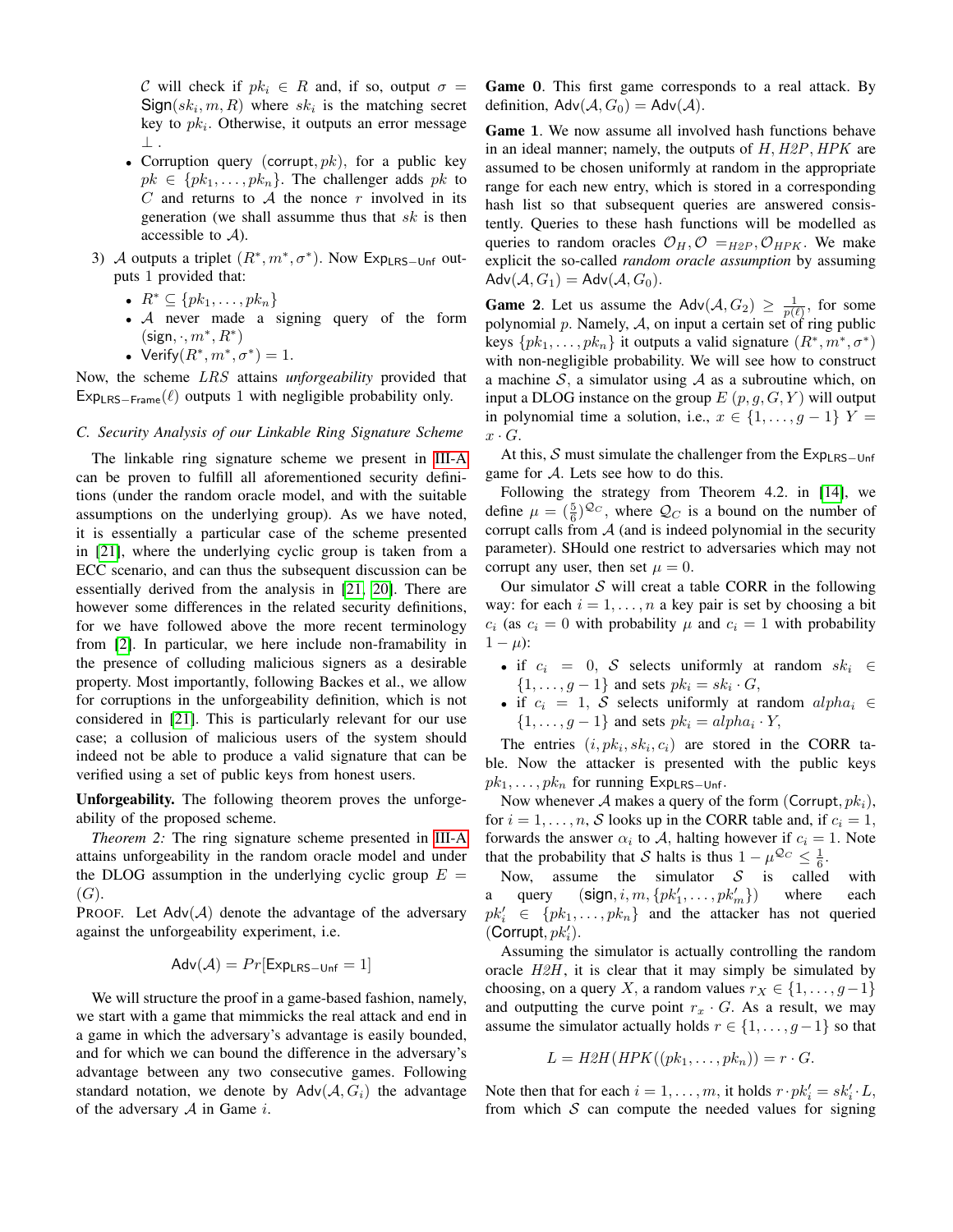in spite of ignoring the corresponding secret keys (for by construction,  $sk_i' = \alpha_i' x$ , for some x such that  $Y = x \cdot G$ .

Now, here is how  $S$  constructs an answer for the given query:

- 1) S chooses at random an index  $\pi \in \{1, \ldots, m\},\$
- 2) For each  $i \in \{1, \ldots m\}$ , chooses independently and uniformly at random  $s_i \in \{1, \ldots, g-1\}$  and  $c_1, \ldots, c_m \in$  $\mathbb{F}_p$
- 3) back-patch the random oracle so that for each  $i =$  $1, \ldots, m$  it holds:

$$
A_i = s_i \cdot G + c_{i-1} \cdot pk'_i, B_i = s_i \cdot r \cdot pk'_\pi + c_{i-1} \cdot r \cdot pk'_\pi.
$$

4) Set  $T = r \cdot pk'_\pi$ , output

$$
\sigma = (pk'_1, \dots, pk'_m, T, s_1, \dots, s_m, c)
$$

Note that now, as argued in [\[20\]](#page-10-23) for the signature simulations and considering the halting probability of  $S$ , not all invocations of A will produce a successful forgery, yet it will indeed do so with non negligible probability.

Furthermore, either mimicking the rationale from [\[20\]](#page-10-23) or relying on the so-called *forking lemma for ring signatures* as introduced in [\[14\]](#page-10-24), we conclude that as  $A$  is able to produce a successfull forgery, he can be used by  $S$  to get two different forgeries w.r.t. the same ring of users  $R = \{pk'_1, \ldots, pk'_m\},\$ on the same message, reusing the same random values inputs.

Let the corresponding signatures be:

$$
\sigma = (R, T, s_1, \dots, s_m, c),
$$

with associated hashes  $c_1, \ldots, c_n$  and

$$
\sigma^* = (R, T^*, s_1^*, \dots, s_m^*, c^*)
$$

with associated hashes  $c_1^*, \ldots, c_m^*$ .

From the aforementioned *forking lemma* it yields that there must be a value  $\pi \in \{1, \ldots, m\}$  such that the corresponding  $c_{\pi} = c_{\pi}^*$ , and, as a result it must be  $A_{\pi} = A_{\pi}^*$  and  $B_{\pi} = B_{\pi}^*$ thus, in particular,

$$
A_{\pi} = s_{\pi} \cdot G + c_{\pi - 1} \cdot pk_{\pi}' = s_{\pi}^* \cdot G + c_{\pi - 1}^* \cdot pk_{\pi}' = A_{\pi}^*.
$$

Now as  $pk'_{\pi} = \alpha'_{\pi} \cdot Y$  we have

$$
x=\frac{s_\pi-s_\pi^*}{\alpha_\pi'(c_{\pi-1}^*-c_{\pi-1})}\pmod{q},
$$

which fulfills  $x \cdot G = Y$ . Summing up, S is able to output thus the solution  $x$  as above with non negligible probability, so the desired result is proven.

Linkability. Informally, it is easy to see why the scheme from Section [III-A](#page-2-0) is unlinkable; indeed, to construct two correct signatures linking to different users is to actually have their private keys, so the hardness of DLOG should prevent an adversary from breaking linkability. More formally, Liu et al. state in Theorem 3 of [\[20\]](#page-10-23) an analagous of the result we prove below (essentially adapting their rationale):

*Theorem 3:* The ring signature scheme presented in [III-A](#page-2-0) attains linkability in the random oracle model and under the DLOG assumption in the underlying cyclic group  $E = (G)$ .

PROOF. Let  $Adv(A)$  denote the advantage of the adversary against the linkability experiment, i.e.

$$
Adv(\mathcal{A}) = Pr[Exp_{LRS-Link} = 1]
$$

Once again, we will structure the proof in a game-based fashion and denote by Adv $(A, G_i)$  the advantage of the adversary  $A$  in Game  $i$ .

Game 0. This first game corresponds to a real attack. By definition,  $\mathsf{Adv}(\mathcal{A}, G_0) = \mathsf{Adv}(\mathcal{A})$ .

Game 1. Again, we assume the involved hash functions behave in an ideal manner; their queries will thus be modelled as queries to random oracles  $\mathcal{O}_H, \mathcal{O} =_{H2P}, \mathcal{O}_{HPK}$ . The *random oracle assumption* is thus made explicit by assuming  $\mathsf{Adv}(\mathcal{A}, G_1) = \mathsf{Adv}(\mathcal{A}, G_0).$ 

Now we can argue that  $Adv(A, G_1)$  is bounded by the probability of success of  $A$  in solving DLOG in  $E$ , just as it is done in the proof of Theorem 3 from [\[21\]](#page-10-6). Indeed, let us define a simulator  $S$  which will compute the DLOG of one of the public keys  $\{pk_1, \ldots, pk_n\}$  involved in the linkability experiment Exp<sub>LRS−Link</sub>. We will again make use of a so-called forking argument. Indeed, our simulator  $S$  interacts with  $A$  in the linkability experiment, and so  $A$  succeeds by outputting a pair of signatures  $\sigma_i$ ,  $\sigma_j$  which are not linked and for which A only was initially given one corresponding secret key (either sk<sub>i</sub> or sk<sub>j</sub>). Let  $\sigma$  and  $\sigma'$  be the mentioned signatures, and T and  $T'$  be the corresponding linkability tags (namely, of the form  $sk_i \cdot L$  and  $sk_k \cdot L'$  (note that the signatures may not be verifiable with the same set of public keys, yet both the ring of users corresponding to  $\sigma$  and the ring of users corresponding to  $\sigma'$  have public keys contained in  $pk_1, \ldots, pk_n$ . It is easy to see that, with non-negligible probability,  $\sigma$  and  $\sigma'$  may correspond to two different public keys  $\pi$  and  $\pi'$  (see the argument contained in the proof of Theorem 3 from [\[21\]](#page-10-6)).

As a result, using the forking lemma twice (once for  $\sigma$ , second time for  $\sigma'$ ) it follows that A can, by the forking lemma for ring signatures (see [\[15,](#page-10-25) [14\]](#page-10-24)), produce four different forgeries: - two for the same set of public keys related to  $\sigma$  two for the same set of public keys related to  $\sigma'$ .

As a result, by the same argument used in the proof of unforgeability above, A can both retrieve  $sk_{\pi}$  and  $sk_{pi'}$ ; given that, by assumption, only one of these secret keys was already known to  $A$ , to the adversary has indeed been able to solve DLOG for one of the public keys in  $\{pk_1, \ldots, pk_n\}$ .

Anonymity. The following result can be attained following Liu et al.s rationale from Theorem 2. As we are using a different definition we include a sketch the proof below, which is a straightforward adaptation of the one that can be found in [\[20\]](#page-10-23).

*Theorem 4:* The ring signature scheme presented in [III-A](#page-2-0) attains anonymity in the random oracle model and under the DDH assumption in the underlying cyclic group  $E = (G)$ .

PROOF. (sketch) Let  $Adv(A)$  denote the advantage of the adversary against the anonymity experiment, i.e.

$$
Adv(\mathcal{A}) = Pr[Exp_{LRS-Anon} = 1]
$$